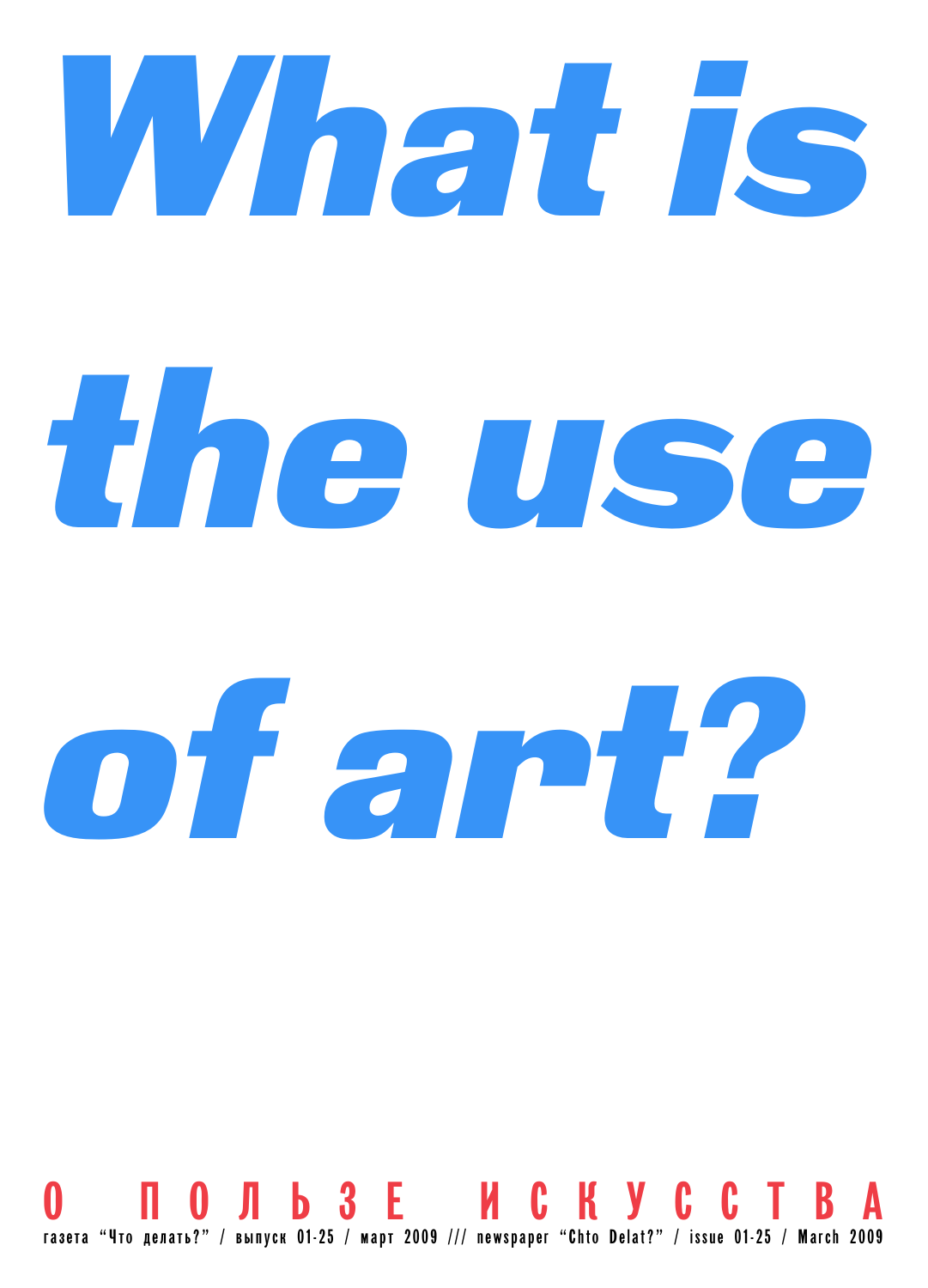# A lexey Penzin – Dmitry Vilensky /// What's the Use?

**Dmitry Vilensky:** The theme of our number is formulated in the style of "crude thought," which often asks art or critical reflection a simple question: "What's the use of what you do?" This question can, of course, provoke a quite negative reaction: it might be regarded as completely out of bounds, naive or just meaningless. If we take a closer look, however, we'll find that it is both legitimate and essential. It is clear that when we analyze it, we arrive at the traditional problem of the difference between the exchange and use values of everything produced by human activity. Today, we can hardly take seriously the idea that art's importance has to do with its anti-functionality, with its eluding attempts to instrumentalize it on the part of the culture industry or direct political action. The idea of the modernist object's "silence" is merely reinforced by the astronomically high price it commands on the market. The idea that art should dissolve into life, that it should be totally abolished in favor of daily life's most basic functions, can likewise hardly be taken seriously. Based on the opposition between "to have" and "to be," this old rhetoric risks descending into pure moralizing. How can we today find a way to continue not only the project of *Bildung*—the process of individual development via aesthetic education (despite all the obvious sympathy for it)—but also find a new continuation for the project of art and thought as a "coming out under the open sky of the sense of solidarity" (Schiller)? From Schiller's time on, the goal of art as aesthetic education was the harmonious development of the individual, the formation of a whole man capable of creativity. This concept, however, was oriented toward the individual bourgeois subject: in the final analysis, it leads to the formation of the egoistic individual. It is clear that a return to this concept today would be reactionary, which is exactly what the last Documenta proved.

Can we share these sentiments today? And where today can we find a way to continue the project of proletarian art? On the one hand, we are living during the prolonged transition to post-Fordism and knowledge capitalism. The farewell to the conveyor belt unties our hands—but where today is that factory the Productionists dreamed of? What once upon a time was a source of hope for progress and emancipation turned out, historically, to be a reactionary phenomenon that had to be overcome. The formation of "new social subjects," whose analysis Italian operaismo undertook in the sixties, is the complete opposite of what the Productionists hoped for. The natural exodus of workers from the factory began, and along with it the "assembly line/collectivist" model of subject formation and the forms of its political organization also began to collapse. Where today can we find that factory, or those means of production, whose seizure would supply us with a maximally precise emancipatory impulse?

At the same time, I think that there is a general consensus about Andre Gorz's statement that today's decisive battle is shaping up around the production of subjectivity. This statement brings us back to an important starting point for this number—the analysis of Soviet Productionism, which in the starkest form posed the question of a program of "life-construction." As Boris Arvatov declared in his book *Art and Production*, "Art as an immediate and deliberately employed instrument of life-construction: such is the formula for the existence of proletarian art."

Today this factory is ubiquitous. The development of capitalism allows us to see the production of false subjectivity in the totality of capital's practices, which are now realized everywhere: in the thick of daily life, in institutes of culture, in the very networks of social interaction. The factory is *nowhere* and *everywhere*. It is this understanding that opens up new zones of struggle, not simply for non-alienated labor and knowledge, but also for desubjectivation and the break with labor.

AP: Here I need to make a didactic and, at the same time, investigative digression into the field of contemporary philosophy, which tries to answer quite ancient questions. We should begin with one of the "stone tablets" of radical leftist thought. Marx's Eleventh Thesis on Feuerbach states: "Philosophers have hitherto only *interpreted* the world in various ways; the point is to *change* it." This is usually understood to mean that Marx is breaking with the tradition of speculative, idealist philosophy by introducing the dimension of praxis, the transformation of reality. However, as Marx emphasizes, it is important to keep in mind that, during the historical process that forms the structures of production, the subject itself will also be transformed along with the object, with nature. Therefore, according to a widespread opinion, Marx leaves behind philosophy as reflection and enters the realm of politics and history. He thus becomes something like an "antiphilosopher." In fact, however, Marx does not break with philosophy. On the contrary, he rediscovers its fundamental practical vocation, which dates to Greek philosophy, on a new level.

In this new situation, although I have a clear sense that many activists don't understand this, I'm not afraid to say that, as never before, we need *another* kind of knowledge and art. We need it as we need clean air: we need it to produce "oxygen" in an atmosphere totally polluted by the byproducts of the "creative industries." But what should this knowledge/art look like? Where is the place that it can be useful and meaningful?

**Alexei Penzin:** I have been interested in a similar set of questions lately—in regards to theory, or rather, philosophy. On the one hand, this is connected with the experience of interaction within our group and on our platform, where philosophers, artists, and activists sometimes find an almost elusive and hard-to-define but quite effective "working model." On the other hand, these questions are provoked by the overall situation in contemporary cultural production. Here we see a kind of overproduction of theory, as well as the staging of this theory as a decorative "appendix" to artistic and activist events (i.e., theoretical conferences as discursive platforms for all manner of biennials, major exhibitions, social forums, etc.)

We might find a key to a contemporary understanding of the Eleventh Thesis in Michel Foucault's late-period works on the "care of the self" or in the work of another thinker, Pierre Hadot, a specialist on antiquity. He advanced the concept of "philosophy as a way of life" and "spiritual exercise." Although the term "spiritual" now sounds dubious, Hadot examines it in a wholly materialistic way. He means that "spiritual" practices relate to the entire realm of subjectivity (intellect, affect, will, desire, body, etc.). Foucault was in dialogue with the work of Hadot during the final years of his life. Unlike the now extremely popular theory of "biopolitics," Foucault's late period is of little interest to the radical and critical communities. Moreover, his later ideas about "practices of the self" run the risk of being interpreted by the right in the spirit of progressive liberal individualism or, even worse, of being appropriated by conservative seekers after "spirituality." They are also sometimes practically taken as examples of "resignation," reconciliation with existence, where a focus on personal autonomy, on stoical "autarky" is seen as the solution. Or they are seen as a species of "neodandyism," that is, if we proceed from Foucault's concluding aphorism about "life as a work of art."

We can observe numerous instances of the overproduction, commercialization, and "decorativeness" of theory—for example, quite scholarly but secondary texts chockablock with citations of the most "fashionable" names and texts, or all those thick but incomprehensible catalogues and "theoretical documents" published in connection with art projects. This is not even to mention the assembly line at work in theory's standard zone of academia, where cognitive capitalism's production of knowledge is carried out with the same competitive gusto and intensity as the production of irons, TV sets or weapons. All this is crowned by a system of intellectual "superstars," who, even when they take quite radical, critical stances, are unable to resist their quite decorative function as thinkers and "keynote speakers" at an endless series of seminars and conferences. So this is my question: what could be the real (not decorative) utility of theory and philosophy? This question really does appear naive. We will be told that theory explains to us what happens; it enables us to recognize our place in the configuration of political and social reality, to identify vectors of impact and struggle. But this obvious argument is situated on the level of the *object*, of the world that theory is meant to interpret. At the same time, it is not always clear how this works vis-à-vis the specific subjectivities that create the "demand" for theory. What is the use of theory and philosophy for you, Dima, or for me, for all those people who work as "professionals" in this eld or who have a need for this knowledge in their work as activists or artists?

**DV:** In order to get at a preliminary answer to this question, I would note that we shouldn't separate discourse (theory) from artistic practice and political innovation. My answer is simple: knowledge should be/is unified. Theory-the concept-is an organic element of art, and aesthetic experience is a necessary component of theoretical reflection. That is, inspiration doesn't recognize the category of genre. A quotation, a painting or a song can inspire me. What matters is what this state of inspiration becomes.

**DV:** I'd like to interrupt you here. I agree that these interpretations are quite banal statements that anyone could take up, and they're quite vulnerable to criticism. I would say that today as never before we need to insist that there are values that are much more important than the value of an individual, finite life, and I make this assertion first and foremost about myself. I think that Badiou is right when he radically critiques the bases of individual consciousness and calls on us to adopt new forms of fearlessness and self-denial. Do you remember the passage about "courage" in the book about Sarkozy? We don't need life as a work of art, or the work of art as life. We need a total reassessment of what art can give us and how it becomes part of our everyday life.

**AP:** I agree. I will say something about Badiou's theory of the subject a bit later. It is vital to place Foucault and Hadot's research in the correct context of revolutionary practice: then they might present themselves to us in an utterly new aspect. In essence, Foucault gives us all the keys to a "leftist" interpretation of his work in his lecture course "Hermeneutics of the Subject." Of course it would be absurd to discuss this entire complex problematic in this introductory dialogue, but I

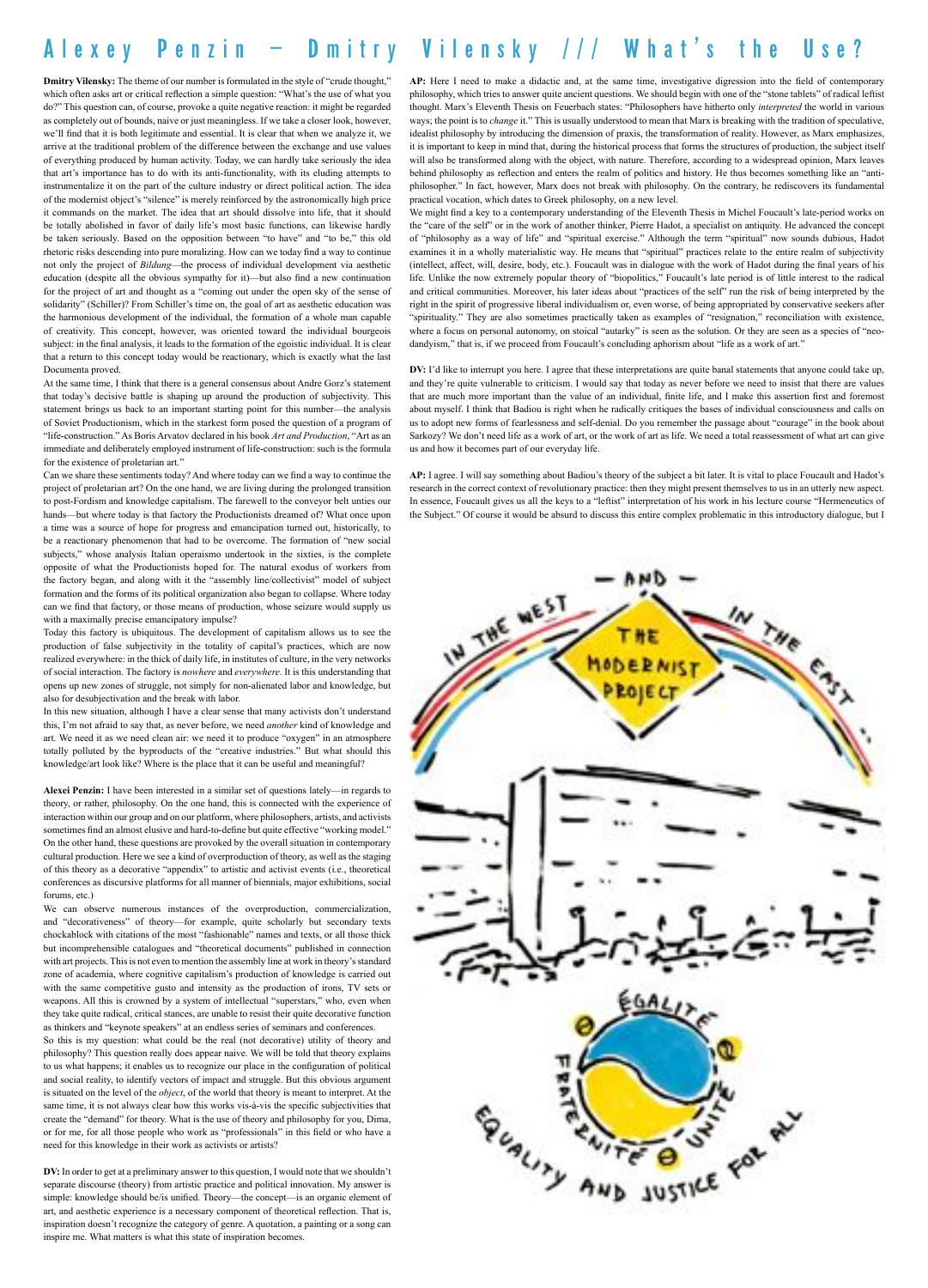# Art, Philosophy, and Subject Formation. A Chto Delat dialogue

will try to sketch a practical schema that might prove useful, and not just to "theorists."

What are "practices of the self" per Foucault, or philosophical "exercises," as Hadot calls them? They are quite concrete things, and they're far from abstract flights of speculative thought. They are particular techniques that were transmitted within certain Hellenistic philosophical schools. They included, for example, meditation, constant attention to one's own subjectivity, awareness, control over inner speech, deliberate cultivation of habits, written self-evaluations, concentration on the present moment. But they also included practices of care for others, practices that are impossible without "care of the self": a dialogical relationship to the interlocutor, the desire to change his position during the course of the conversation, pedagogy, etc. The revolutionary aspect of "practices of the self" has to do with the fact that they open the way to a radical transformation of the subject, to a spasmodic alteration of the subject, which the ancient Greeks called *metanoia*, "change of mind." As Foucault never tires of repeating, only this change gives the subject access to the truth. On the other hand, there is also a reverse effect that the truth has on the subject as it transfigures and "illuminates" it. This is the cycle of subjectivity formation. (See the following diagrams, in which *S* designates subjectivity, and *S'* stands for its new form, the result of these changes.)

Of course, the old individualist schema of subjectivation is superimposed on the new, collective schema, and thus makes it easier to understand. For example, if we compare revolution with *metanoia*, we discover many characteristic traits. Hadot describes the transformation of the subject as occurring along two vectors: the return to certain basic foundations of subjectivity, the totality of its history, and, subsequently, its transformation. We find this trait in



### *Practice of the self (exercise) Truth*  **S ======================> S'**  *Subjectivity formation Metanoia*

Thus, returning to Marx (whose dissertation was on the ancient philosophers Epicurus and Democritus), we might argue that he transfers the ancient philosophical practice of subject-formation into the collective dimension. It is telling that, in his dissertation, Marx underscores the significance of the "subjective form"—"the spiritual carrier of the philosophical systems, which has until now been almost entirely ignored in favor of their metaphysical characteristics." I would not say that Marx "discovered" praxis; rather, he reinvented it on a new basis. Individual "exercises" are replaced by social practice, which leads to the formation of class subjectivity and revolution, which takes the place formerly occupied by *metanoia* in this schema.

| Social practice                   | Communism  |
|-----------------------------------|------------|
| S ===========================> S' |            |
| Formation of class subjectivity   | Revolution |

revolutionary experience as well: the leap into the past, when the entire previous history of oppression is reanimated and made relevant. This is followed by a repressive withdrawal and then a decisive transformation of the past.

The question is how this schema of subjectivation is changing today. It is obvious that, during our time of reaction, depoliticization, and atomization, the formation of class subjectivity has malfunctioned. Foucault's turn to antiquity as a project for reevaluating the instruments of subject formation was—in mediated fashion, of course—symptomatic of this. How can we continue this line of thought today from a leftist political perspective? As an experiment, we might hypothesize that the concept of "multitudes," the new social subjects posited by Italian post-operaismo, provides us with the basis for talking about a new, "mixed" means of subject formation. The individual and collective dimensions of subjectivation are fused as a "singularity," and the place of social practice is occupied by "immaterial labor," a performative act whose product is to be found in itself. It is precisely this that we can describe as an "exercise," the correlation of subjectivity with itself! And revolution, perhaps, gives way to "exodus"—a rupture, the subtraction of subjectivity from the existing capitalist system of exploitation—thus opening a path to the "commons."

### *Immaterial labor as "exercise" The commons*  **S ========================> S'**  *Formation of the "multitude" Exodus*

The experiments of Productionism and the Soviet avant-garde of the nineteen-twenties as a whole were, of course, an expression of the emergence of a new post-Revolutionary subjectivity. The avant-garde produced an entire program for the "formation of a new humanity." The "utility" of art and philosophy for its realization was enormous. Whereas art before the Revolution had been a mere "laboratory of forms," afterwards it became a laboratory of life itself, of its forms—that is, of subjectivity. But during the Stalinist and later Soviet periods, this post-Revolutionary program was appropriated and reformulated in official Party rhetoric, where it was turned into nearly meaningless blah-blah.

We could declare the "end" of philosophy qua "metaphysics," as has been done so often in the past decades, but it is impossible to neutralize, to finalize its practical, evental aspect, which consists in subjectivity formation. *It is this practice of subjectivation, which philosophy either explicitly or implicitly contains, that constitutes its "utility."* It is this practical aspect that also differentiates philosophy—not just any philosophy, of course, but a particular line from antiquity to contemporary currents of materialist thought—from "theory," which is an interdisciplinary collection of objectivizing discourses within the humanities and social sciences, and makes it more akin, rather, to political activism and art.

**DV:** That is a very important remark. During a recent discussion, when a number of activists criticized the practices of Chto Delat for their lack of direct engagement, I also once again thought hard about why we, despite our political sympathies and solidarity, don't participate "enough" in real struggles. Now I would say that for us, perhaps, this aspect of distancing ourselves from many practices of social activism and art is a characteristic trait. These practices take the form of producing service packages for normalizing the lives of problem communities. That is, for us, they are obviously conservative and defensive in character: they are of *"little interest"* to us because at bottom they are normalizing in nature. And that is why we are so often accused of ratcheting up a revolutionary pathos that now just ends up sagging. For grassroots struggles, this pathos is not very acceptable, and it also elicits rejection on the part of the "objectivizing discourses within the humanities and the social sciences." This is now an enormous problem for any kind of revolutionary thought, which has limited opportunities to verify itself in practice. It is vital to find the opportunity to *"stand one's ground"* despite everything—this is that selfsame "courage," according to Badiou. But at the same time we have to try and avoid the collapse into madness and total marginalization that we often see happening within revolutionary leftist sects.

**AP:** As we confront these red-hot contradictions of the current moment, perhaps it is worth turning to historical experience. It is interesting to compare the practical aspect of philosophy that I have just sketched with the political and artistic project of the avant-garde known as "life-construction." For in essence this project likewise has its basis in Marx's Eleventh Thesis, seen as the reinvention of antiquity's practices of subjectivity, their transfer into the realm of the collective—that is, the realm of class subjectivities. It would also be interesting to discuss those changes that mark the formation of the subjectivity of "multitudes," in which the individual and the collective dimensions intersect and commingle.

I am not sure that "aesthetic education" in Schiller's sense or, for example, the *Bildungsroman* as a literary genre wholly fit the scheme of subject formation that I talked about. Nor am I sure that "desubjectivation" is something so promising right now. Schiller's paradigm, of course, is linked to the formation of bourgeois subjectivity, whose historical apex was the French Revolution. But it is unlikely that the utopian image of a harmonious, stable, consummated aesthetic identity (in Kantian fashion, Schiller speaks of the "eternal unity of the self," that is, of the transcendental subject) can be correlated with a revolutionary proletarian subjectivity, or with the activist subjectivity that is taking shape now. It is also telling that Schiller decisively rejects the notion of "utility" with regard to art insofar as, if you follow the arguments in his "Letters," utility had become the "crude scale" of his bourgeois, commercial age. Obviously, here utility is understood precisely as *exchange* value, not use value, if we adopt the Marxian terms that you employed at the beginning of

this conversation

In our context, perhaps, the prototypical *Bildungsroman* might be Chernyshevsky's *What Is To Be Done?* [Chto delat?], where the main character, a fairly atypical young man named Rakhmetov, diligently engages in practices of the self, in asceticism, motivated by his desire to become a kind of "professional revolutionary." And then Maxim Gorky's novel *Mother* shows the transition from this scheme of individual subjectivation to the formation of class subjectivity via involvement in collective activist processes.

>>>>>>>>>>>>>>>>>>>>>>>>>>>>>>>>>>>>>>>>>>>>>>>>>>>>>>>>>>>>>>>

Drawings by Marjetica Potrč from the series 'The Future is Now", 2005 (Drawing No.1 and 2 of  $10$ )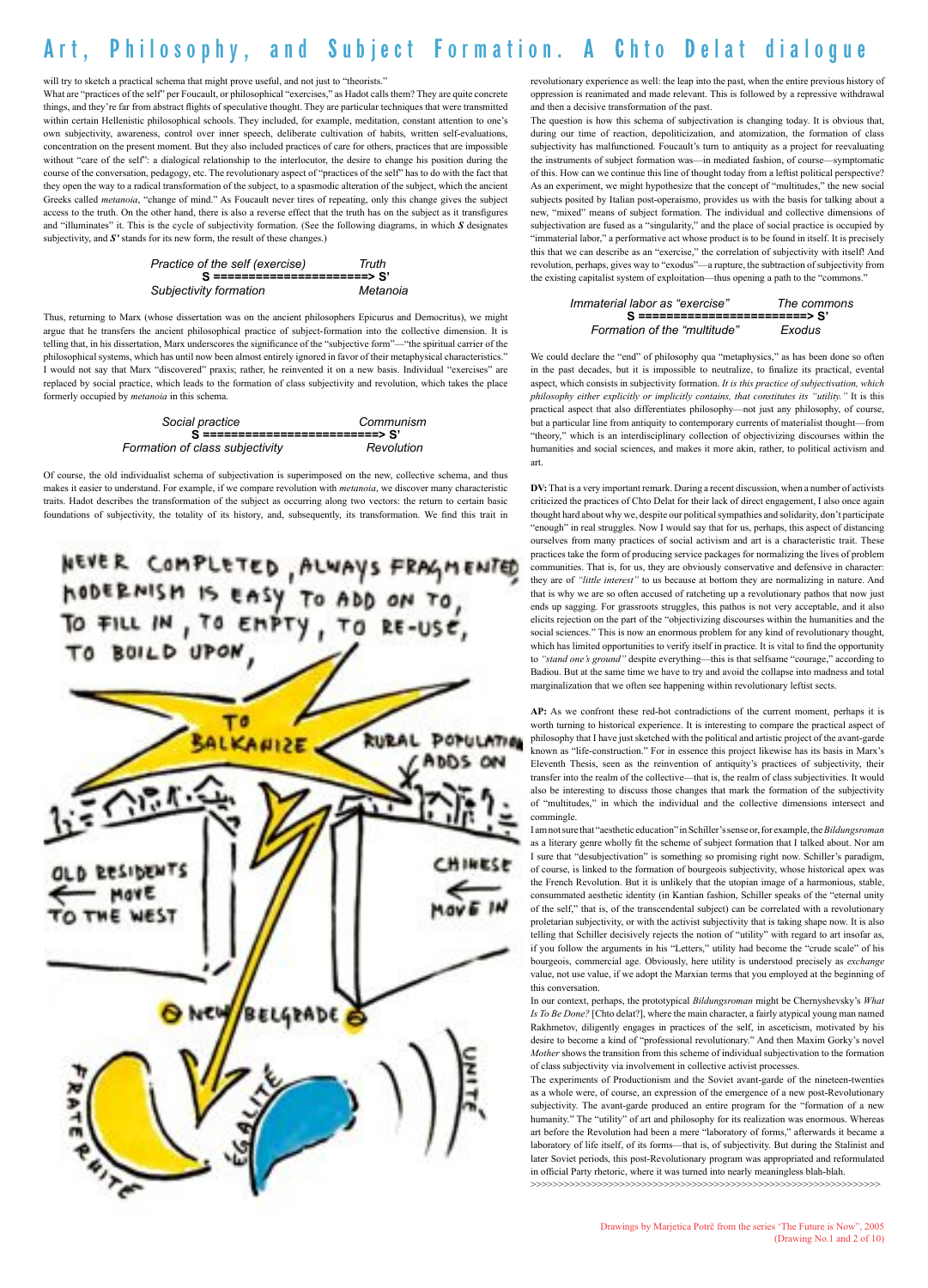### >>>>>>>>>>>>>>>>>>>>>>>>>>>>>>>>>>>>>>>>>>>>>>>>>>>>>>>>>>>>>>>>

However, on the whole I think that the special Soviet subjectivity whose foundations were laid in the avant-garde culture of the twenties was a sui generis phenomenon, whose value and uniqueness it would be hard to diminish against the backdrop provided by the monstrous banality of contemporary capitalist life. We are still faced with the task of discovering it again as something useful and real, as a practice.

Perhaps it made sense to talk about "desubjectivation" when it was believed that the agencies and ideological apparatuses of the capitalist state produce subjectivity itself, and that subjectivities themselves, as fixed identities, are convenient, visible points for the application of subjugation strategies. But the perspective of late-period Foucault and the research of Hadot (these two thinkers differed on a number of points in the way they interpreted practices of subjectivity, but we will pass over this here) enable us to speak of subjectivity formation as a process of *metanoia* and "transfiguration" that takes place in an explosive, uncontrolled, revolutionary fashion, although it relies on a systematic emancipatory practice.

We might find similarities in this perspective with Badiou's theory, in which subjectivation takes place in parallel with the truth-event and is maintained by faithfulness to this event. According to Badiou, however, subjectivation occurs as it were in a "miraculous," quasitheological manner that does not depend on our efforts, on *the practice of subjectivity itself*. For Badiou, the subject is in one way or another situated in the logic of an objective "situation," and the aspect of a practical "manufacture of subjectivity" is forfeited. Perhaps this has to do with the fact that Badiou's model of the event and the truth-procedure is an insufficiently critical take on the Christian paradigm. Moreover, if we accept the analysis of Foucault and Hadot, the Christian *dispositif* in essence "intercepts" and reinterprets "practices of the self" as practices of submission, not emancipation, consigning philosophy to a mere abstract theoretical role. Thus, *metanoia* turns into the "repentance" of the sinner and his subsequent submission to religious dogma. In this sense, Foucault's uncompleted theorizing reveals, in my view, a more promising and "useful" (to re-invoke our term) perspective.

Recently, I was at a talk by Carine Clément, the French sociologist who heads the Institute for Collective Action in Moscow. She presented the findings of her research on the new social movements in Russia. It was interesting that, in her analysis of the processes by which the new movements are formed, she used a scheme whose poles were two stances: that of the "philistine" (the passive, apolitical citizen), on the one hand, and that of the activist, on the other hand. This, in essence, is a particular variation on the subjectivity formation schema. Clément cited the testimony of her activist-respondents, who described their experience of moving towards activist stances. They talked about how they had begun to see their lives from a new perspective, as being connected to the social whole. They said that they had gained a sense of self-worth, confidence, strength, and collective solidarity, the readiness to defend their positions. It is simply amazing the degree to which this coincides with the effects of subject formation that the Stoics had already discovered back in their day. The transformation of the subject causes it to see the world from the universal perspective of the whole, the totality, just as Pierre Hadot describes, as well as giving it a sense of personal strength and indomitable fearlessness. How distant this is from the contemporary neoliberal frame of mind, from the repudiation of any claims to the truth, from a certain atmosphere of diffuse hedonism. In the aggregate, all this is in fact total "desubjectivation," which wholly supports the existing status quo.

**DV:** It's really great that you've been able to show me the sources of this entire problematic. I'd like to respond to you by analyzing one of my favorite quotations from Paulo Freire: *[I]f the implementation of a liberating education requires political power and the oppressed have none, how then is it possible to carry out the pedagogy of the oppressed prior to the revolution? This is a question of the greatest importance; one aspect of the reply is to be found in the distinction between systematic education, which can only be changed by political power, and educational projects, which should be carried out with the oppressed in the process of organizing them.* 

Why this quotation? First, it clearly demonstrates that *metanoia*—change in consciousness has definite boundaries: it is obviously limited by the class and social conditions of man's existence. Yes, at present we are capable only of gaining a presentiment of life in fullness and harmony, but our subjectivity is adumbrated by conflict with society, to which even the universal nitude of our existence provides no resolution. This is precisely why the project of the historical Soviet avant-garde is so valuable today: because it records an unprecedented experiment in the transformation of life that today resembles the stories of travelers who have returned from an unknown country. But today we don't have a map that would tell us where this country was located. That is, we practically have to start from scratch in drawing up the maps and tracing travel routes.

Second, the grammar of this quotation quite precisely poses the question about processes of organization. "Them": this is obviously all those people who by virtue of their class status acutely experience the injustice of the world, but who at the same time possess sufficient knowledge to be aware of the strategic tasks of their own emancipation. That is, according to the old, universally accepted model, there are certain privileged external agents who develop and wield these practices of emancipation. In previous times, these were people connected to God and the Church; they were followed by revolutionary parties and psychoanalysts. After the obvious downfall of these mediators, the question remains: is education possible without a teacher? Today it is the figure of the teacher/pedagogue—as the figure of repression under the sign of education—who is rightly and seriously under suspicion.

On the other hand, you have to be a complete idiot not to recognize that pure self-education is impossible. A person is always oriented towards various practices that have already been created by other people and whose experience is recorded in books, music, and art: education is the collective experience of turning to what has already been created. And here is where the abracadabra begins. That is, you have to introduce the factor of some kind of "illumination" that reveals the new and the unknown: how do we demonstrate the material premises of this leap in consciousness? Perhaps art preserves the species memory of freedom and is capable of giving us the basis for developing a project of emancipating consciousness? Is this where its fundamental utility lies? It clearly doesn't involve producing normative canons of aesthetic education, but involves faithfulness to the practice of its negation and renewal.

# SO LITTLE TIME, SO MUCH TO DO.

**AP:** I'm aware of your love of quotations as a form of recording already existing collective experience. By the way, I think that the practice of citation—of singling out those places in a text that provoke "illumination," change your mindset, and impart a new impulse to thought and practice—also has a transformative effect. For example, one of the pedagogical practices of the schools of antiquity was the compilation of special lists of quotations and sayings, which would always be "at hand" as a practical guide during the emergencies that arise in a human's life. In contemporary academic practice, on the contrary, quotations often serve a purely "decorative" function, or they are instrumentalized in order to add additional symbolic value to a text.

I think that the practice of citation might be regarded precisely as an example of the technique of emancipatory self-education. But I'm not sure that the figure of the mentor has to be so problematized in the "pedagogy of the oppressed" as to be excluded from it altogether. The teacher transmits not only abstract knowledge and theory, but also elements of those subjectivation practices of which he is the living medium. It's a question of the political solidarity of "teachers" with those who are undergoing the process of education. Although, of course today's alienated and instrumentalized system of education, which promotes the spread of the figure of the formal or (even worse) authoritarian teacher-administrator, is quite uninspiring.

By the way, Walter Benjamin set great store by quotations. If you remember, he dreamed of writing a book that would consist only of brilliantly selected quotations, and he almost realized this plan in the *Arcades Project*. In general, Benjamin is an extremely important and unorthodox figure in Marxist thought if you look at him in terms of the practices of subject transformation that interest us here. There is no doubt that, explicitly or implicitly, he attached a special signicance to these practices. I have in mind his famous theme of "profane illuminations," which he outlined in his essay on Surrealism. Benjamin meant that, in its origins, the very structure of the religious experience of "illumination" is preserved in the wholly materialistic practice of subject formation. We can confiscate these practices from the repressive structures of religiosity and place them in the service of emancipatory ends. According to Benjamin, they form a "materialistic, anthropological inspiration."

Benjamin describes "profane illuminations" as part of the Surrealist practice of transforming perception of ordinary things, which renders them strange, unnatural, ridiculous and even uncanny, as in a dream. According to Benjamin, this transfiguration of our perception of the world—the estrangement that demonstrates its artificiality, its unnaturalness, and hence the possibility that it can be radically changed—is one of the conditions of political revolution. Thus, we see that, according to Benjamin, the individual, particular subjectivation achieved in Surrealist experiments is a step on the road to the revolutionary subjectivation of society as a whole. Perhaps we might summarize this model by saying that avant-garde art operates on the level of individual subjectivity, but it alters it in such a way that preconditions emerge (of course, not the only ones) for the process of revolutionary subjectivity formation to move to the collective level.

### *Alexey Penzin - philosopher and researcher, founding member of the workgroup Chto Delat lives in Moscow*

*Dmitry Vilensky - artist, founding member of the workgroup Chto Delat, based in Petersburg*

# AFTER ALL THIS TIME, WE THE CITIZENS UNDER STAND :

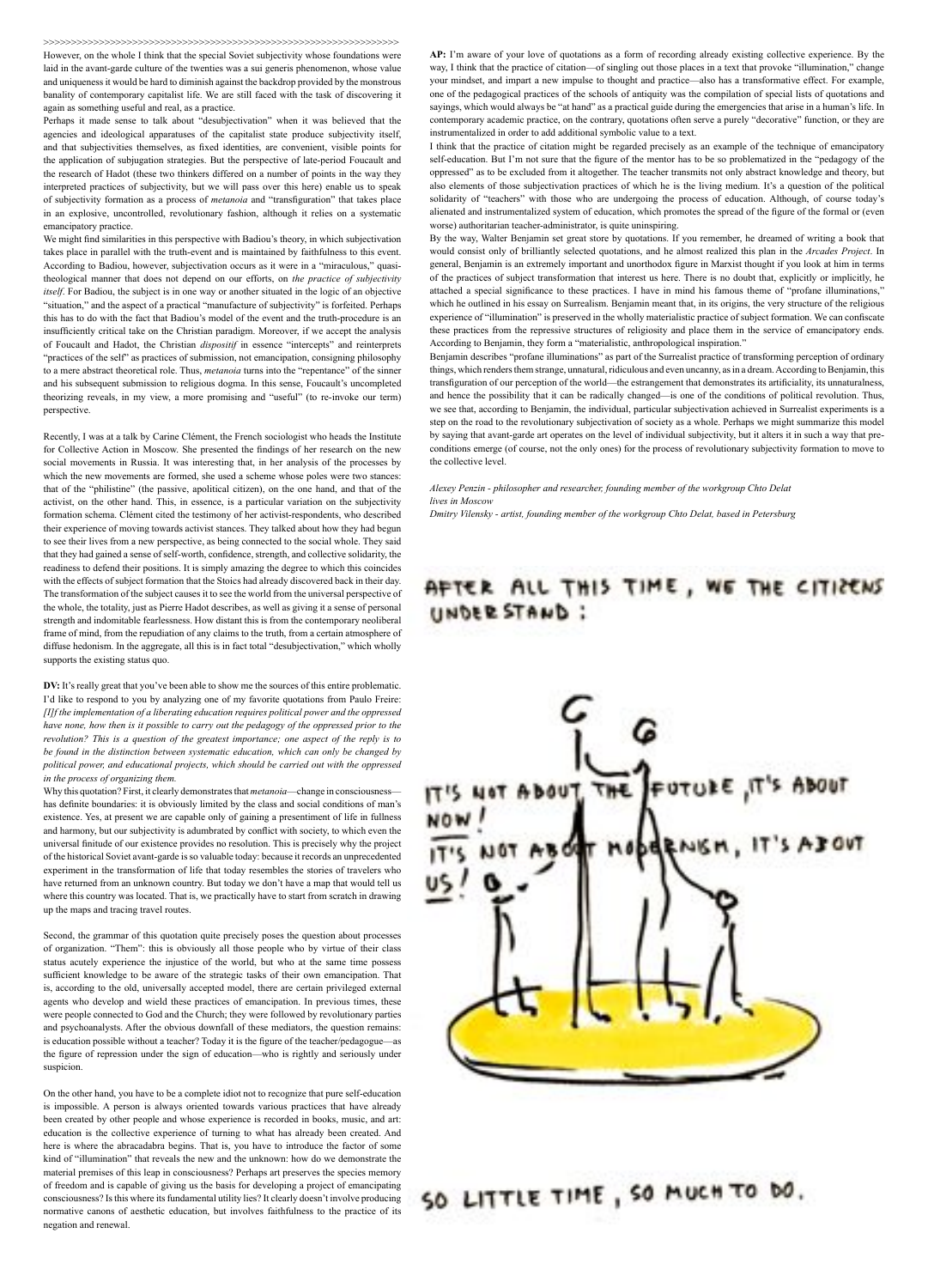The now-traditional view of the Russian avant-garde and Constructivism, which limits itself to two or three big names (Kandinsky, Malevich) or discrete works by leading figures (Rodchenko, Tatlin), reduces not only the sociopolitical context of these artistic phenomena, but also the dominant form in which they existed during their historical period namely, as a form of Productionist art, which conceived itself as a species of collective artistic labor. It was a social practice that aimed at the revolutionary renewal of society and the creation of new types of relations among people communist relations, to be precise. It was an art that could not imagine the creation of new artistic forms happening outside the transformation of social forms, and by this transformation it had in mind the production of "forms of intercourse" (Marx).

Nevertheless, the participation in Productionism of such renowned figures as Olga Rozanova, Liubov Popova, Varvara Stepanova, Karl Ioganson, Gustav Klutsis, Moisei Ginzburg, Konstantin Melnikov, Anton Lavinsky, Alexander Vesnin, the Stenberg Brothers, El Lissitsky, Vladimir Mayakovsky, Sergei Tretyakov, Vsevolod Meyerhold, and Dziga Vertov is often put down to passing leftist fancies or the forced "collectivization" of artists in the complicated circumstances of the first years of Soviet power. As a result, we know all these names either separately or as members of an amorphous "leftist avant-garde," rather than as a broad movement engaged in the creation of a new material and intellectual culture for an enormous country—that is, in a project whose scale was unprecedented for artists. Art historians keenly discuss Suprematism or Expressionism, the struggle between non-figurative art and realism, but all of them are inclined to underestimate the epoch-making decision by twenty-five prominent leftist artists in 1921 to remove Wassily Kandinsky from his post as chair of the INKhUK (Institute for Artistic Culture). They thus made a total institutional break with easel painting and moved into mass production and political agitation. The same should be said of the theorists of Productionism who joined artists in the LEF group—Alexei Gan, Nikolai Tarabukin, Boris Kushner, David Arkin, Sergei Tretyakov, Nikolai Chuzhak, Osip Brik, and Boris Arvatov. They opened up whole new fronts in the study of art and culture, and they developed alternative artistic methods and strategies. Over the past eighty years, however, their writings have not been republished and have remained the object only of biased criticism. In fact, the work of such scholars as Arvatov, who were among the founders of the sociology of art, might prove, mutatis mutandis, quite relevant today for a critical grasp of the processes that have led to the fusion of art, the market, neoliberal ideology, and mass culture.

It was, however, the association of Productionism's practitioners and theorists with the ideas of communism and with the 1917 Russian Revolution that determined to a great extent its tragic ambivalence. It was this that prevented the movement from putting down firm roots and realizing itself fully in history.

### **The Historical Context**

Although it declared itself as a primarily leftist, communist art, Productionism was not, however, an isolated phenomenon, an anomalous instance of political excess in the history of art. Formally and in terms of content, it was linked to such paramount artistic currents of the nineteenth and twentieth centuries as Romanticism, Cubo-Futurism, Abstractionism, Arts and Crafts, and the Bauhaus. It manifested and tested ideas and practices that these other groups had abandoned at the level of declared intuitions.

3. What is the link between the Constructivists and Productionists, on the one hand, and Situationism and contemporary political media art, on the other? That is, where in the contemporary world might Productionism find its heirs?

The Productionists did not limit themselves to the role of production technologists and designers of the new industrialized lifestyle. Instead, they hoped that their work would have a more fundamental impact on socioeconomic processes. Thus,

**RECONSTRUCTION** 16.000 **FAB EICATED** ALE RECYCLED



URBAN VILLA

they linked the relevance of their theory of art to the success of revolutionary transformations at all levels of social existence. This success did not depend only on art, even art understood from the Productionist viewpoint. For the technicization of artistic labor did not solve the problem of industrial labor, but merely framed it, especially under conditions where production itself was underdeveloped. This explains to a great degree why the ideas of the Productionists resounded with confidence only in the early twenties. By the early thirties, these artistic initiatives maintained some kind of presence perhaps only in architecture and, partly, in journalism, and the movement as a whole was exposed to constant pressure from the mounting Stalinist reaction.

### **Formulation of the Problem**

The question is whether the cause of these events was a fateful mistake made by the Productionists within their project itself or something mostly external to it—that is, the failure of the Revolution itself, the gradual curtailment of the communist project. Correspondingly, did Productionist art itself cease to be "communist" as a result, thereby forever relinquishing its relevance?

Although I hope to answer these questions, I have not set myself the task of reconstructing the entire history of Productionist art in the revolutionary Russia of the nineteen-twenties. There are already several good (albeit variously tendentious) studies on this topic [1].

I avoid this reconstruction all the more so because this phenomenon was quite heterogeneous: it included the simplistic declarations of the Proletkult (Alexander Bogdanov) and émigré aestheticism (the Berlin journal *Veshch*—"Thing") along with well-conceived theoretical conceptions and impressive artistic achievements (the theorists and practitioners of the LEF circle, INKhUK, VKhUTEMAS). Hence I will focus only on formulating the overall ideology of this ambiguous phenomenon, what with its stark approach to posing questions and its obvious contradictions. In addition, I intend to answer the following questions in this text:

1. What was Productionist art's logical and political connection to modernism and the pre-Revolutionary Russian avant-garde?

2. How did Productionism differ from the Deutscher Werkbund and the Bauhaus? That is, why is it wrong, despite superficial similarities, to reduce Productionism to applied/ decorative arts and design?

### **Achievements**

Among the most commonly recalled fundamental achievements of the Productionists is the Soviet section at the 1925 Exposition Internationale des Arts Décoratifs et Industriels Modernes, in Paris: Melnikov designed the pavilion itself, while the central exposition was Rodchenko's famous Workers' Club. Other frequently cited highlights are Tatlin's furniture, Popova's textiles, Miller and Stepanova's designs for work uniforms, the advertising posters of the Stenbergs, the photomontages of Mayakovsky and Rodchenko, Gan and El Lissitsky's avant-garde graphic design, Lavinsky's models and buildings for the city of the future, the Suprematist dishware of Malevich's followers, Meyerhold's biomechanics for the theater, and Vertov's Kino Eye movement.

It was not the achievements of particular artists that distinguished Productionism, however, but the movement itself and the original conception of art that emerged from their daily experience of toiling in workshops, factories, schools and colleges, and art institutions. Although it has been repudiated by art historians and half-forgotten by contemporary artists, this conception remains unsurpassed to this day.

The undertaking to return art to the popular masses was not just a slogan. It was also part of the concrete task of organizing the industrial arts and arts education in a country that was essentially illiterate, backward, and exhausted by war and famine. Moreover, this return was, at a minimum, associated with the democratization of Russian society and the ideals of popular rule, and, simultaneously, with the no less pressing problems of creating a mass society and the continuing division of labor. Productionist artists and theorists were thus faced with problems that, while not reducible to one another, were essentially intermeshed: the emancipation of labor; the return to it of the creative character it had forfeited under capitalism; and the democratization of art itself in terms of its new collective author and mass consumer. The task was to coordinate production and consumption via the figure of the "artist in the factory," to make art a mass phenomenon without diminishing its quality and revolutionary import. The existence of art in the regime of mass production/consumption that is, not only in the laboratory of formal experiments aimed at an elite audience capable of appreciating them—confronted the Productionists with questions that much later theorists of modernism (Adorno, Greenberg) were unable to answer positively without once again confining the artist within a quite precarious autonomy and herding the masses into the reservation of kitsch and "bad taste."

### **Labor and the Production of Things**

Thus, the basic dilemma in the conception of the Productionists was already conditioned by the Kantian antinomy within the notion of art as, on the one hand, a practice capable of restoring the unity of humanity's rational and sensual, natural and social essences; and, on the other hand, as an exclusive ability bound only to the individual genius of the artist. The latter notion, dominant in the history of contemporary art, widened the gap between art making and material production, and in turn reflected the general trend toward the division of social labor. The Productionists proposed their own method of overcoming this antinomy, a method that differed from Schiller's "state of beauty in appearance." They regarded art from the viewpoint of labor and advanced the idea of mastery as the skillful production of things instead of the notion of the artist as genius. "Every artwork is a thing," wrote the authors of *The Art of the Commune*. "The art of the future is not connoisseurship, but labor itself transfigured," declared Tarabukin [2]. In the historical reconstruction of art undertaken by Arvatov (*Art and Production*, Moscow, 1926), although the artist was conceived as a "master" who had emerged from the workshops of the Middle Ages, he differed from the craftsman only by virtue of his mastery. That is, it was not that the craftsman had been an artist once upon a time, but that the artist had once been a craftsman. Like the craftsman, he had been inscribed in society's system of daily needs and practices. Right up until the early bourgeois age, he was not engaged in the production of discrete luxury items and museum pieces, but in the full-blooded reproduction of society's entire system of vital activity.

>>>>>>>>>>>>>>>>>>>>>>>>>>>>>>>>>>>>>>>>>>>>>>>>>>>>>>>>>>>>>>>>

Drawings by Marjetica Potrč from the series 'The Future is Now", 2005 (Drawing No.3 and  $4$  of  $10$ )

**O COTTRUS** NOW, A RESIDENTIAL COMMUNITY IS BETTER. SHALL

# Igor Chubarov /// Productionism: Art of the Revolution or Design for the Proletariat?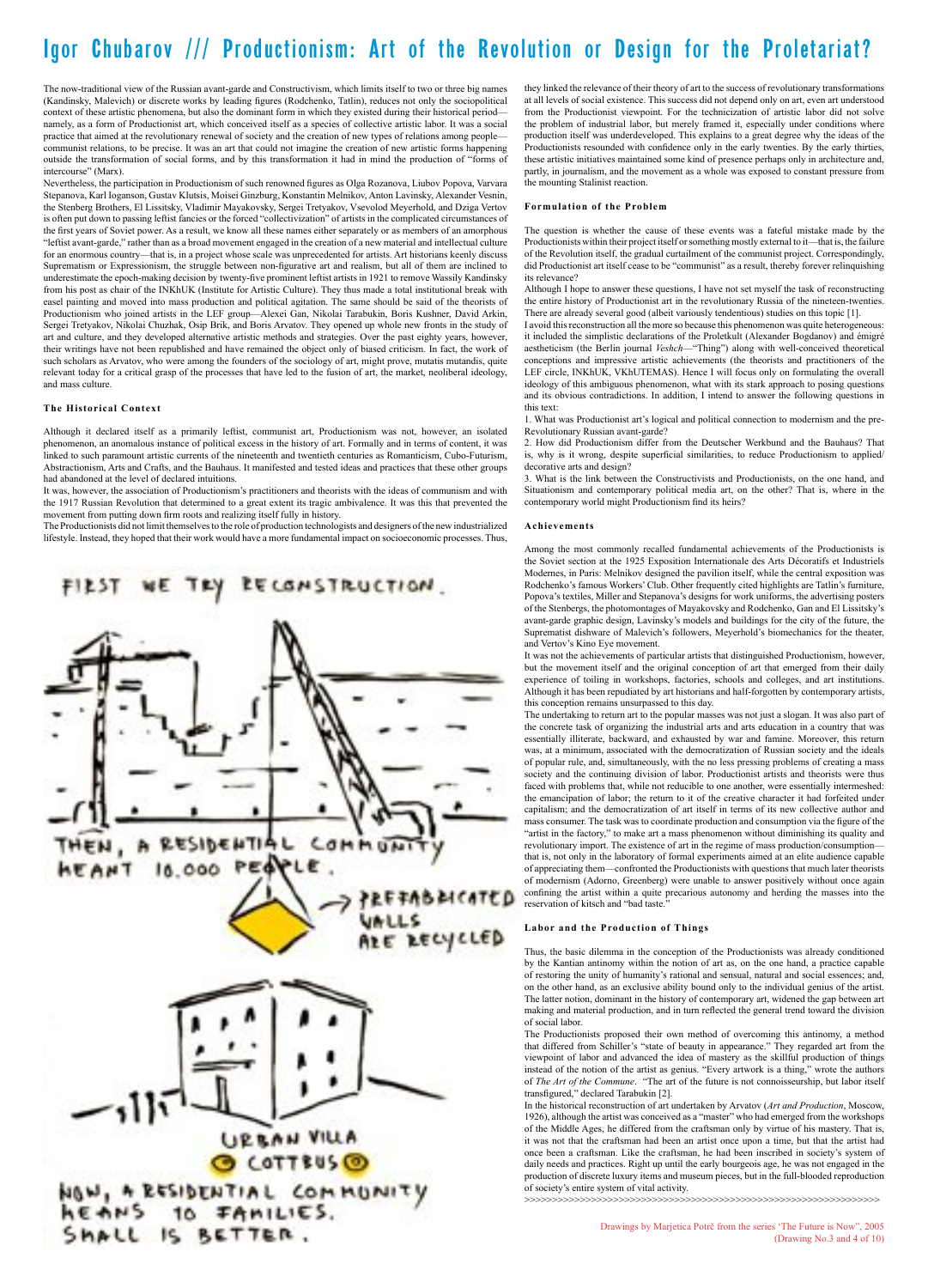### >>>>>>>>>>>>>>>>>>>>>>>>>>>>>>>>>>>>>>>>>>>>>>>>>>>>>>>>>>>>>>

That is why, by the way, that the art of antiquity, which we still imagine as the "norm and unattainable model" (Marx, *Grundrisse*), was viewed as such, according to Arvatov, not by virtue of its "classicism" or "realism," but because it was incorporated into the religious practices, architecture, and infrastructure of the democratic *polis*.

In his typically radical manner, Osip Brik raised the stakes when he wrote, "Why is the manufacture of a still life more 'basic' than the manufacture of chintz? The experience of the easel painter is not the experience of the artist as such, but merely the experience of one particular instance of painterly labor" [3]. Of course, the comparison of a still life to chintz was a bit invidious. The problem evoked by this comparison involves the applied nature of art when it makes the transition from the artist's studio to the production floor—for example, when a Suprematist painting is transferred onto a new medium such as a porcelain plate. Tarabukin and Brik, however, were dreaming of something bigger: namely, art's inltration "into the 'economic mystery' of the thing." In this connection Brik wrote: "Productionist art's principal idea is that a thing's outward appearance is determined by its economic function, not by abstract, aesthetic considerations."

This strain of historicism assumed that a new transformation of art was possible: art could be returned from its Hegelian wanderings round the circles of alienation—palaces, museums, and galleries—into the daily lives of people. Moreover, Arvatov, Gan, and Tarabukin saw the future of art not in a return to cottage craftwork, as Ruskin and Morris (and Proudhon) would have had it. On the contrary, artists would be involved in the organization of industrialized machine production as engineers and inventors.

We might imagine that they had in mind the simple notion of masterfully produced designer items. This is not quite accurate, and the attempt on the part of Soviet art historians in the sixties to rehabilitate Productionist art by reducing it to design is explained solely by the ideological conjuncture.As a minimum program for a time when the economy and productive forces were underdeveloped, Arvatov proposed the manufacture of comfortable furniture and clothing, the development of an "economical gait," and an efficient work and domestic environments. At the same time, he was perhaps overly optimistic in his assumption that these products were capable not only of improving the general welfare, but also of altering people's perceptual/sensual habits, thus gradually shifting society towards the maximum program of the Productionists. That is, as they discussed chintz, machines, and even domestic life, their real target was the individual, or rather, her increasing capacities and species being/social essence, now in a process of transformation.

Therefore, there was nothing anti-artistic about the notion that the thing's efficiency and utility (its "tectonics," according to Constructivist canons) were equivalent to its artistic qualities. The way that the Productionists framed the question about the origins of artistic creation can be compared in this sense (and without straining the point) to Nietzsche's genealogy of morals. As we know, Nietzsche exposed the utterly unethical basis of our pleasant moral norms. Just like Nietzsche, however, the Productionists spoke not so much of a return to a pre-ethical/pre-aesthetic (pre-cultural) stage (that is, the production of merely useful domestic items), as of the transfiguration of life itself. This transfiguration would overcome the threat of a new reification brought on by the proletariat's ownership of the means of production. The Productionists thus understood daily life in a maximally broad and dynamic sense: the new life would not so much supply people with comfortable, affordable housing, dishes, and furnishings (that is, it was not the organization of things), as much it would introduce a grammar of new relations between people based on a new relation to things. According to the Productionists, things had to be overcome as much as daily life did. As Arvatov wrote, "The total merger of artistic forms with the forms of daily life [and] the creation of a maximally organized, efficient, and ceaselessly fashioned being will supply not only harmony of life—the most joyous and complete unfolding of all social activities—but will also destroy the very notion of daily life. Daily life—that is, something static and ossified—will die insofar as the forms of being (which today takes the form of daily life) will be altered endlessly as productive forces evolve" [5] Here we find the principal difference between Productionism and the ideas of Walter Gropius, Le Corbusier or the Werkbund. Unlike the founders of Productionist art in Russia, their western comrades-in-arms advocated the utility, economy, and efficiency of daily consumer items, and for them these qualities were fairly abstract aesthetic principles based on a lopsided notion of technical progress. Given the constant substitution of pure technicism for art, the possibility of fetishizing manufactured things and even sacralizing them was thus preserved.

### **The New Life and Its Overcoming**

**Arvatov**Arvatov interpreted easel-based visual art as the illusory supplementation of capitalism's under-organized world of daily life. This form of daily life could be overcome only under a socialist economy, which he understood as a return to a quasinatural economy that presumed collective production and the consumption of the fruits of this "high-quality labor" as its use values. Correspondingly, he saw art's future in the creation and appropriation of universal culture by all members of society according to their creative skills and levels of mastery. As for easel painting, under socialism it would be turned into an "art of social pressure that is, into an art that would try to provoke determinate, concrete behaviors". Moreover, it should be realized without mediation in the daily life of workers, revolutionizing it from within: "It is not that the working life should be brought to the theatrical stage, but that theatrical action should unfold in life". That is why Arvatov proposed turning museums into research institutes, rather than storehouses of "eternal treasures" for admiration by an idle public. He gave pride of place to the new media—photography, cinema, radio, and "literary factography" (newspapers). With its basis in these new democratic media, proletarian art, according to Arvatov, should combine the "objective fixation" of real facts with their "dialectical montage," by which he meant the formalist principle of "baring the device of artistic mastery," a technique that revealed the "fetishistic" mysteries of art. Here, Arvatov anticipated a number of ideas that western historiography ascribes exclusively to Walter Benjamin. In particular, Arvatov penned the following "Benjaminian" phrase: "Instead of socializing aesthetics, scholars aestheticized the social milieu". Arvatov interpreted the "socialization of aesthetics" as the organization of artistic labor within a regime of direct cooperation between producer and consumer, which also links him to Benjamin: "Proletarian artistic collectives should become members of collectives or associations in those fields of production whose material is designed by the given

Wholly in the spirit of the early Marx, Arvatov, Tarabukin, and (even!) Ilya Ehrenburg viewed the emancipation of things only as a dialectical stage towards total de-reification, as the overcoming of the fetishistic mediation of social relations as relations between things. "The worker not only liberates the thing from man; he also liberates man from the thing. The thing is not his yoke, but his joy. Art is the creation of things (which, although not crudely utilitarian, are always necessary)" (Ilya Ehrenburg, [4]).

Cubo-Futurism and non-figurative art had contained not only a negative (illusory) critique of capitalist society: their nonfigurativeness expressed not only the non-figurativeness of the exploited worker, but also the future non-figurativeness of the communist. It was thus all the more strange to criticize pre-Revolutionary Futurists for the absence in their practice of a link-up with the production of things under conditions where production itself was in the hands of the capitalists.

Russian designers, on the contrary, saw a solution to this problem in a balance between production and consumption that would be based on the manufacture of temporary, as it were "disposable" (Tarabukin) things. By virtue of their collective production and social consumption, the individual would be able to avoid becoming attached to them. For the problem with things is not whether they can be individually possessed as private property, but whether they are able to satisfy the elementary needs of any person whatsoever.

branch of art. Thus, for example, an agit-theater joins the propaganda apparatus as its organ. A theater of mass and other daily actions is linked to institutes of physical education and communal organizations. Poets are members of magazineand-newspaper associations and, via them, are linked to linguistic societies. Industrial artists carry out commissions from industrial centers and are part of their organizational system. And so forth". Arvatov also had an afnity to the much later strategies of the Situationists: "Actor training needs to be recreated in such a way that instructors of the theatrical craft would be able to teach people how to walk down the street, organize festivities, make speeches, comport oneself in various concrete situations, and so forth".

Arvatov sometimes took his idea of the total artistic organization of daily life to a maniacal extreme: "Every person should be qualified to walk, speak, and arrange the world of things around him with their qualitative properties". But in the conclusion of his *Art and Production* he nevertheless reserved a niche even for the fine arts: "Insofar as absolute organization is practically unattainable, and insofar as one or another element of disorganization is always preserved in the personal life of the members of a socialist society, then we must think that the supplement of the visual arts will remain under socialism as well. [...] In this artistically organized self-manifestation and intercourse, the personality will, apparently, compensate for its personal dissatisfaction".

### **Abstractionists and Productionists: Towards the Problem of the Avant-Garde's Legacy**

The Productionists were quite aware that the old regime's "thing" would disappear under conditions of modern industrial production (Tarabukin). In this sense, the Productionists had no choice but to be abstractionists: they were heirs to the non figurative tradition not only in its negative aspect (the critique of representative and figurative art), but also in terms of its positive affirmation of the contemporary world's non-figurative nature. For in what other way would the utilitarian works of Productionist art have differed from the designer articles of the Werkbund or the furniture of the Bauhaus? Thus, the Productionists paid negative recognition to the fact that leftist art could not be reduced to the production of the elements of material culture, even if we understand it as Bogdanov did, as the identity of the spiritual and the material in the idea of total sociocultural organization.

Of course, they never mentioned this directly in their manifestos. Moreover, they even sometimes consigned pure Constructivists to the ranks of "bourgeois" artists. Thus, one of the excesses committed by the theorists of LEF and the INKhUK was their needlessly rigoristic rejection of their predecessors and allies in the struggle against bourgeois art and bourgeois society. This, it has to be said, made them bear a striking resemblance to the Futurists themselves.

The more sober-minded Productionists (Tarabukin and Arvatov, again) realized that, under contemporary industrial conditions, Productionist art was more a wish than a reality, thus primarily taking the form of laboratory experiments and political agitation. In this sense as well it was no different from the art of the abstractionists and the Futurists, whose work those very same LEFists legitimated as a formal laboratory of the art of the future under capitalism, and propaganda art under Soviet power.

The leftist theorists made their most serious mistake, however, when they subjugated contemporary artistic practice exclusively to industrial production. They thus took as reality a situation in which the artist would produce things whose usefulness was in no contradiction with their artistic qualities. They made this ideal the basis of their doctrine, thus inevitably substituting their above-mentioned maximum program for their minimum program and vice versa. It was not just a matter of Brik's "chintz," of course. Nor, since we are on the subject, was it a matter of canvass. The problem had to do, rather, with the notion of the "frame" and the limits of art. This frame is not a constant, nor does it

depend exclusively on art itself. In revolutionary periods, this frame is violated and begins to shift. Therefore when the

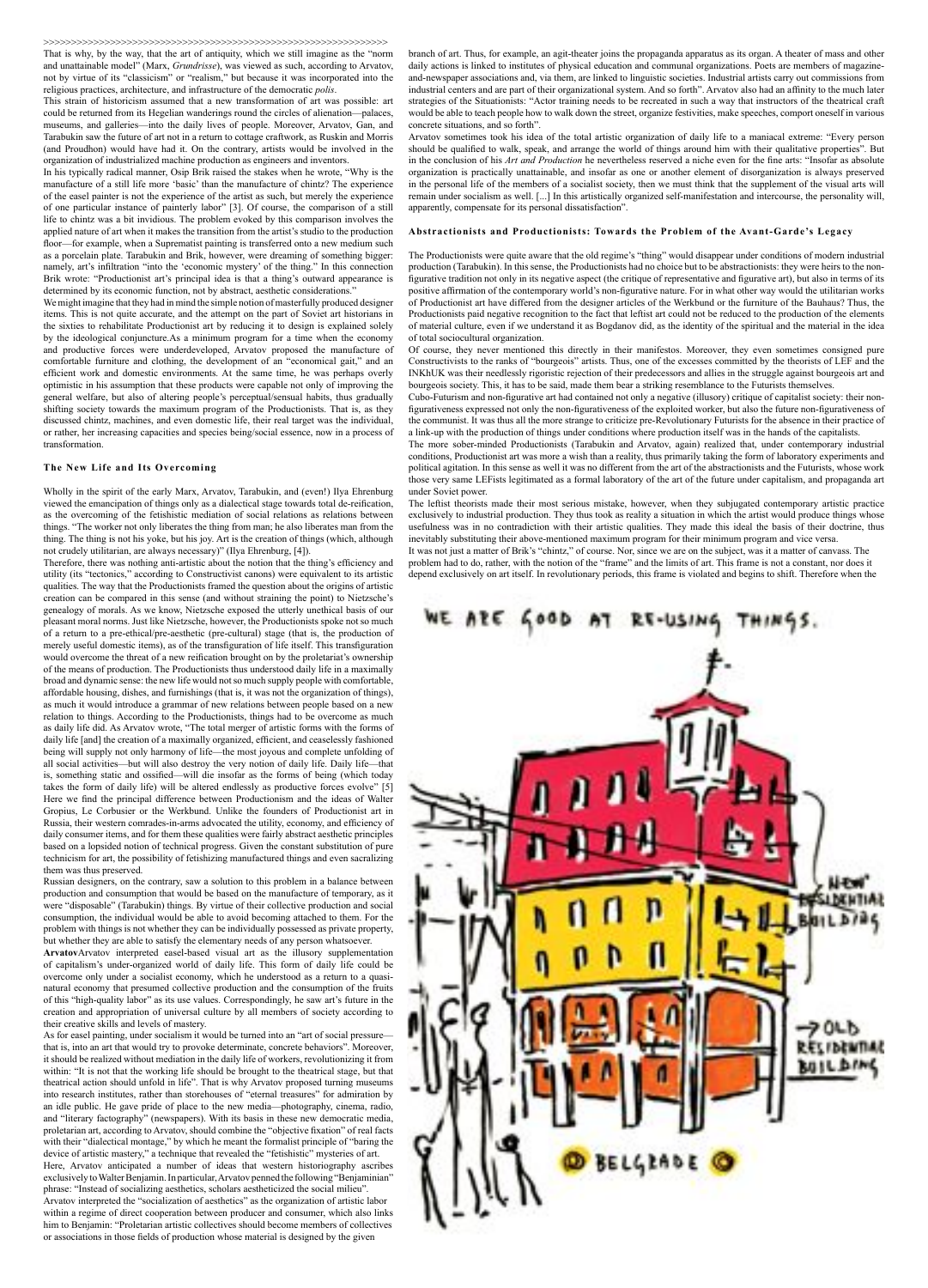most advanced strata of Russian society adopted the utopian project, smashed the resistance of the ruling class, and then set about constructing the new life, nothing else remained for art but to aestheticize this project's successes or failures (leftist and rightist traditionalists) or try and cruise in the wake of its realization (abstractionists and Productionists). But as soon this project itself began to stall, artists were again faced with a choice: to continue the Productionist strategy by now only ideologically servicing a merely nominal socialist state (for they had already been ejected from production), or to shift to criticizing this project via artistic means and from an even more radical position. As a result, the Productionists got caught between the trials of applied design and utopian designs for the future.

Unfortunately, the utopia of Productionist art remained only a wish during the twenties—a possible horizon of art's development that, for the first time in history, unfolded into such a broad panorama before Russian artists and theorists.

### **The Lessons of Productionist Art**

Thus, the main lesson of the Productionism of the twenties is that when our understanding of art is at a crossroads—when we cannot decide whether art is knowledge, propaganda, entertainment, utility or life-construction—we are not at all obliged to follow only one of these perspectives. The heterogeneous nature of art enables us to regard it from all these viewpoints, without reducing it to one of them absolutely. However, consideration of art's social and historical character should be the basis of these viewpoints: this is the most vital condition for the emancipation of art from commercial subjugation and ideological capture.

The history of Productionism shows us convincingly that avant-garde art cannot "depict" reality via representative strategies or produce "things themselves" under capitalist property relations without betraying itself. Moreover, within the contemporary art market, with its systems of brands, stars, and political spin, both these strategies have become intertwined to the point of indistinction, manifesting themselves either as decorative or political design for the ruling classes.

*Igor Chubarov is a philosopher and editor based in Moscow. He is a research fellow at the Institute for Philosophy of the Russian Academy of the Sciences, and is editor-in-chief of the publishing house Logosaltera (Moscow).*

WE LIKE TO DECORATE.



Now, it is true that opinions matter greatly, but the best are of no use if they make nothing useful out of those who hold them. The best political tendency is wrong if it does not demonstrate the attitude with which it is to be followed. And these attitude the writer can demonstrate only in his particular activity - that is in writing. A political tendency is a necessary but never sufficient condition for the organising function of a work. This further requires a directing, instructing stance on the part of the writer. And today this must be demanded more than ever before. An author who teaches writers nothing teaches no one. What matters, therefore, is the exemplary character of production, which is able, first, to induce other producers to produce, and, second, to put an improved apparatus at their disposal. And this apparatus is better, the more consummers it is able to turn into producers

PERSONAL ORIENTALISM O PRISHTINA O

The artist has to be able to forego attachments to things or their absence, for life changes endlessly and becomes more complicated by the minute. Thus, under capitalism, the only way to remain faithful to oneself and the avant-garde is to maintain a critical distance to the forms and relations it foists on us. The artist has to develop strategies so that the fruits of her labor are not appropriated by the market and by bourgeois culture; she has to actively employ and invent new media and artistic techniques that they have not yet assimilated. In this sense, Arvatov's testament remains relevant: "The fetishism of aesthetic materials should be destroyed"; "the fetishism of aesthetic techniques, forms, and tasks should be destroyed"; "the fetishism of aesthetic instruments should be destroyed".

> $-$  that is, readers or spectators into collaborators.

Walter Benjamin The Author as Producer, 1934

ANY STYLE WILL DO, AS LONG AS IT REFLECTS MY PERSONAL TASTE.

Drawings by Marjetica Potrč from the series 'The Future is Now", 2005 (Drawing No.6 and 7 of 10)

In positive terms, today as well the leftist artist should be in search of the "best political tendency" as the main condition of the aesthetic quality of his work (Benjamin, "The Author as Producer"). A reassessment of the achievements and defeats of Soviet Productionism might prove invaluable experience for artists as they search for and articulate this new, emergent historical tendency.

### Endnotes:

In the main text, references to books published in Russian are given only in English, although in many or all cases, no published translations of these works in English exist.

1. From the Easel to the Machine, Moscow, 1923, p. 23

2. See, for example, A.I. Mazaev, Kontseptsiia 'proizvodstvennogo iskusstva' 20-kh godov [The concept of 'productionist art' of the 1920s]. Moscow, 1975

3. From Paintings to Chintz," *LEF* 2 (1924), pp. 27–34

4. Nevertheless, It Does Move, Berlin, 1922, pp. 135–136

5. Art and Production, p. 117.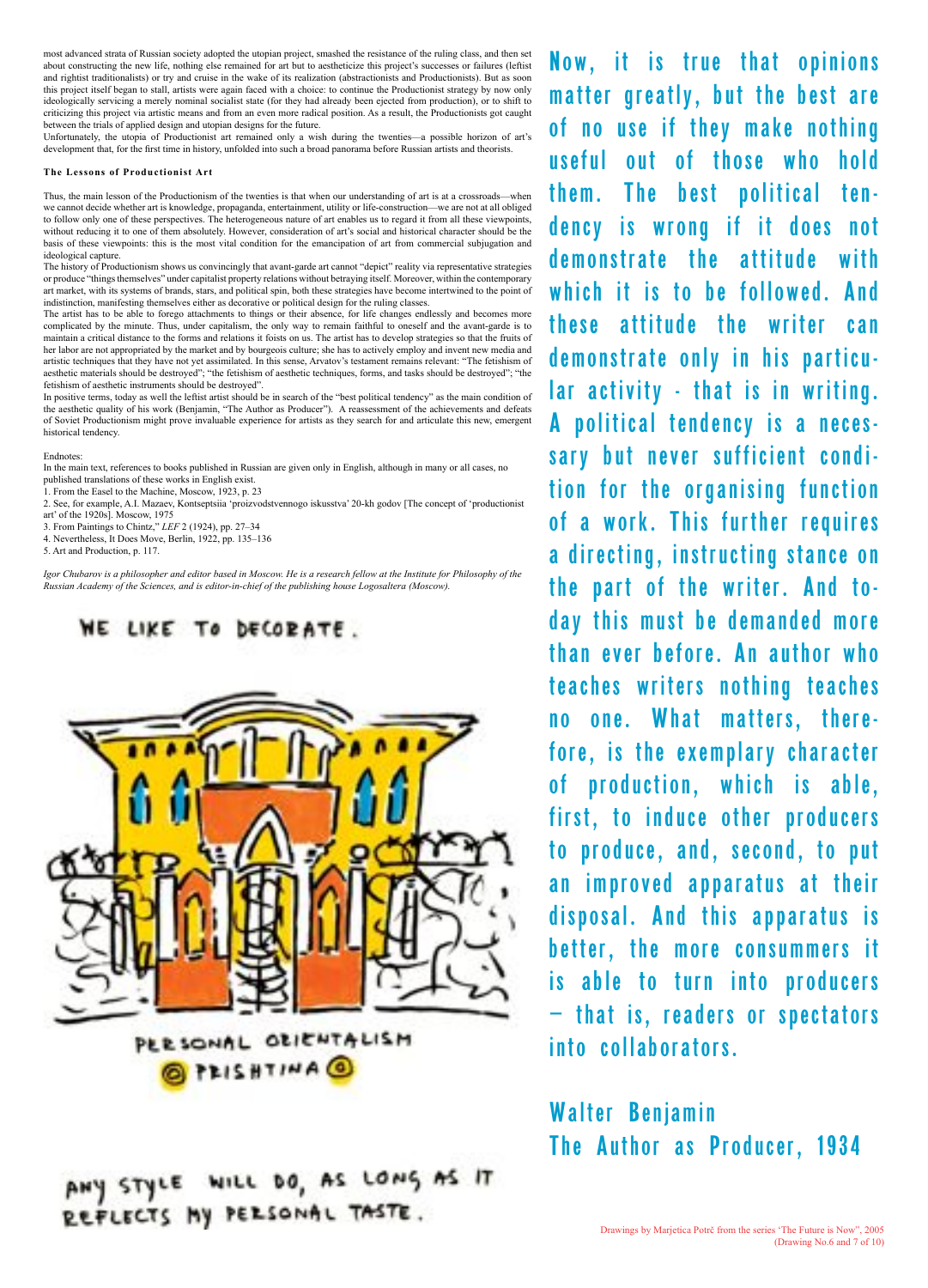

# Lolita Jablonskiene in coversation with Dmitry Vilensky

**Lolita Jablonskiene:** I would like to start our conversation with a historical note, taking a glance at Alexander Rodchenko's Workers' Club. After all, you chose to reference its title in the name of your project. I know that you have some interesting and rarely published material on Rodchenko's Club? What is it and why does it appeal to you?

**Dmitry Vilensky:** The idea of the Activist Club diverges from the original concept of the Workers' Club introduced in the USSR in the mid-1920s and represented by the famous piece made by Alexander Rodchenko. Created in 1925 for the International Exhibition of Modern Decorative and Industrial Arts in Paris, it was never produced in real life. So it was a sort of a model of how such a places should be organized. The piece introduced a western bourgeois audience to the completely different method of staging cultural activities in workers' free time in the USSR (such as "Lenin's Corner," a space for gatherings, or the performance of "Live Newspapers," etc.) The task of the workers' club was to orient the workers in issues of political struggle, and introduce them to a different type of aesthetic experience. It critically undermined the obsolete idea of an idle consumer, who, through the experience of the art object in the museum, could elicit pleasure and "emancipate" herself from shabby everyday existence. It was about building a space based on educational methodology and creativity. When we were preparing our first approach to the concept of an activist club, in Paris in 2007 (actually, this was imbued with an intriguing symbolism because Paris is the place where the original Rodchenko Workers' Club disappeared after being given to the French Communist Party), I came across a publication by bookstorming.com and Galerie Decimus Magnus Art Editeurs (www.michelaubry.fr/livres.html), meticulous documentation of the reconstruction of Rodchenko's Workers' Club done by the French artist Michel Aubry. It was very inspiring to see one of the most famous works of the Russian avant-garde in an amazingly detailed reconstruction. Also, it shed light on many details of the composition that were not visible in the historical photographic documentation of the project. Of course there have been several recent attempts to reconstruct this piece. Christiane Post attempted something at the 6th Werkleitz Biennale; there was an installation by Susan Kelly, "What is to be done?"; and a reading room at the exhibition Forms of Protest, at Van Abbemuseum. I was not interested in reconstruction but in a process that I would call the "actualization" of the concept of the workers' club, how it could be fitted into the space of a contemporary art institution with all its limitations. So this selfimposed challenge was almost the same as the one the Soviet government had once placed upon Rodchenko: namely, to show the bourgeois public another means of producing the space where art—and aesthetic experience—can come together with political learning and subjectivation. Or, to put it another way, how the artist can claim the true value of art. Another aspect of my inspiration was the current discussion on the concept and role of social centers. This was one topic of discussion at the recent conference at MACBA in Barcelona, "Molecular Museum. Towards a New Kind of Institutionality," which tackled the relation between museums and social centers. I think that for all of us who consider art works to be more than objects of pleasure and entertainment for the rich, but as an important experience that can transform a person's subjectivity and make them feel more free and human, the concept of the social centre, as a place where we can reveal the pure use-value of art and ignore its exchange value, is more important than the concept of the museum. The museum emerged in an epoch when the new bourgeoisie was the revolutionary class in society. Now the new social centers strive to serve a broad caste of oppressed people and give them a chance to appreciate culture within a framework of fighting for their rights of recognition. The discussion about the future of social centers can be connected with the concept of the workers' club developed in the Soviet Union because they share an approach to the value of art and the people that participate in its production. Today, the situation is more confusing, what with all the changes in class composition and the placement of the factory inside the society as a whole. So I think that there is a desirable space where we can imagine and demand the hybridization of museums and social centers.

setting. These are spaces where we screen our film and video works, distribute newspapers and other printed materials, where it is possible to accommodate seminar activities and discussions or run sociological research involving the public. These are spaces for contact with the public and their feedback, and the structure of the spaces is organized to serve these needs. Also, I would call them "take-away spaces"—we welcome any collective in need of a place for gathering and screening something. They can use them for their own purposes.

**DV:** I am not sure about "engineering." I think in our post-Fordist time it is even more confusing to talk about "engineering" than it was in the days of the mass Fordist mobilization of labor forces.As such, it is not engineering but the process of self-organized education that enables a new class sensibility—that is, new skills that facilitate a new subjectivity. Currently, in this time of the crisis of political activism and the growing pressure exerted by the capitalization of culture, it is still could consider in a wake of old discussions. Should artists produce for the proletariat or should the proletariat produce its own art? I think we need to reconsider the role of the avant-garde artist as a historical figure and try to analyze



how this role relates to the contemporary figure of the artist-important for us to demonstrate our fidelity to the history of human emancipation. For me, this struggle lies at the core of aesthetics and art. Also, the idea of the transversality of the struggle (see Gerald Rauning's important book Art and Revolution, published recently by Semiotext(e)) is something that should shape the position of the activist. Defining an "artist-activist" is a difficult and ever-returning task that we should consider in a wake of old discussions — should artists produce for the proletariat or should the proletariat produce its own art? I think we need to reconsider the role of an avant-garde artist as a historical figure and try to analyse how this role relates to the contemporary figure of the artist-activist.

**LJ:** Sharing a common experience of the Soviet past, we both know that Rodchenko's project was a semi-utopia. It was never introduced into life, however. Workers' clubs or workers' culture houses, political corners et al. did exist in the Soviet system of

organizing the political education and leisure time of workers. How would you account for your choice of Rodchenko's Club as a prototype or archetype instead of some nearby culture house that still bears signs and the memory—of workers' bodies and the ambiguities of such places? How do you measure the effective balance between the utopian and the prospective in your Activist Club?

**DV:** Perhaps I would be more inspired if I was trying to develop a functioning social center, rather than working in the institutional art framework. I share Charles Baudelaire's inspiration, as embodied in the passage, "It is an immense joy to set up house in the middle of the multitude, amid the ebb and flow of movement, in the midst of the fugitive and the infinite." Once, for me, there was a moment when it sounded almost achievable, when, after an exhibition in Dresden, there was a chance that my construction-module could be moved to a place where it could serve its intended function. Unfortunately, it never happened.

> I think that this definition is really important. As Jacques Rancière once mentioned (and I fully agree with him): If the concept of the avant-garde has any meaning in the aesthetic regime of the arts, it is […] not on the side of the advanced detachments of artistic innovation but on the side of the invention of sensible forms and material structures of life to come.This is exactly the main concern of the activist-artist, who is not trying to dictate to the masses what art should be, but works in close connection with resistance movements and tries to find a form of representation for the vitality of struggle and social transformation and disseminate it back into the movement. I think it is about constructing an organic exchange between art and the everyday experience of people. Art can gain experiences from the everyday and at the same time penetrate the texture of people's consciousness and life, helping them to understand their place in history and deepen their process of becoming.

LJ: I am deeply interested in your concept of "selfeducation," both its tradition in Russia and its Futurist ambitions. You relate it to the activist position, don't you?

**DV:** Yes, I really do. The theme of self-education flows from the notion of self-organization. What do we mean when we talk about this notion today? Self-organization is a collective process of taking on political functions and addressing tasks that have been excluded from the field of real politics or pushed out of public space. Thus, the process of self-education is inseparable from the positioning of collective dissent within the existing order of things. It demands the transformation of the status quo. Self-organization searches for a form through which it can express the voices of dissenting subjectivity. Since self-organization demands something lacking in a concrete historical moment and a concrete local situation, its most important characteristic is the lack of knowledge. At the same time, the lack of knowledge does not entail

In reality, such things are hard to implement because there are very few resources for their realization and, frankly, the Russian social and political situation is incomparable with the Western European one: chances for non-institutional work are very limited. So, Rodchenko's Workers' Club is impossible to imagine without the whole post-Revolutionary situation—it is deeply rooted in the context of its time. That's why the idea of a workers' club is useless today. For me, the shift from worker to activist is important. Historically, the worker's identity had a marked political position, but I doubt that it does now. Today, political subjectivity is shaped inside and outside labor relations, and the position of the political subject is determined more through one's stance as an activist.But the idea of the transformation of the privileged art consumer's leisure time into the learning time of the oppressed is still worth attempting to actualize. And in this way I am very inspired by the situation that has emerged recently in different social centers in Europe, where activists are building their own environments for self-educational activities, centered on cinema, and on reading and discussion spaces. But I am often disappointed by the trashy imagination of the spatial production that is normally realized in such centers, squats, and protest camps. I personally feel good inside them and of course prefer them much more than the over-hyped lounges that are so much adored by the new "creative class," which are so disgusting in their cozy hedonism. I think that such spaces should be organized differently. As my friends from Universidad Nomada postulate: For quite a while now, a certain portmanteau word has been circulating in the Universidad Nomada's discussions, in an attempt to sum up what we believe should be one of the results of the critical work carried out by the social movements and other post-socialist political actors. We talk about creating new mental prototypes for political action. (http://transform. eipcp.net/transversal/0508/universidadnomada/en) The same approach should be developed in relation to spatial practices. In this particular installation of the Activist Club, which was realized for an art institution, we were trying to demonstrate how these "spatial prototypes" could be realized. And I hope that is one of the possible ways in which art can be developed today.

# Spaces for Art, Political L

**LJ:** What kind of activities have you been organizing at the Activist Club? Talks, debates, and exhibitions? Anything else?

**DV:** First, in the institutional framework my constructions serve as contextualization modules that provide viewers the chance to experience the artwork produced by our collective in a proper

**LJ:** "Engineering" (social and aesthetic) was a key concept for Rodchenko. How do you relate to it in both its social and aesthetic ambition? I believe that, for the Constructivists, being an "engineer" meant being in the avant-garde of the new age and the art revolution. How would you describe the identity of the contemporary artist-activist?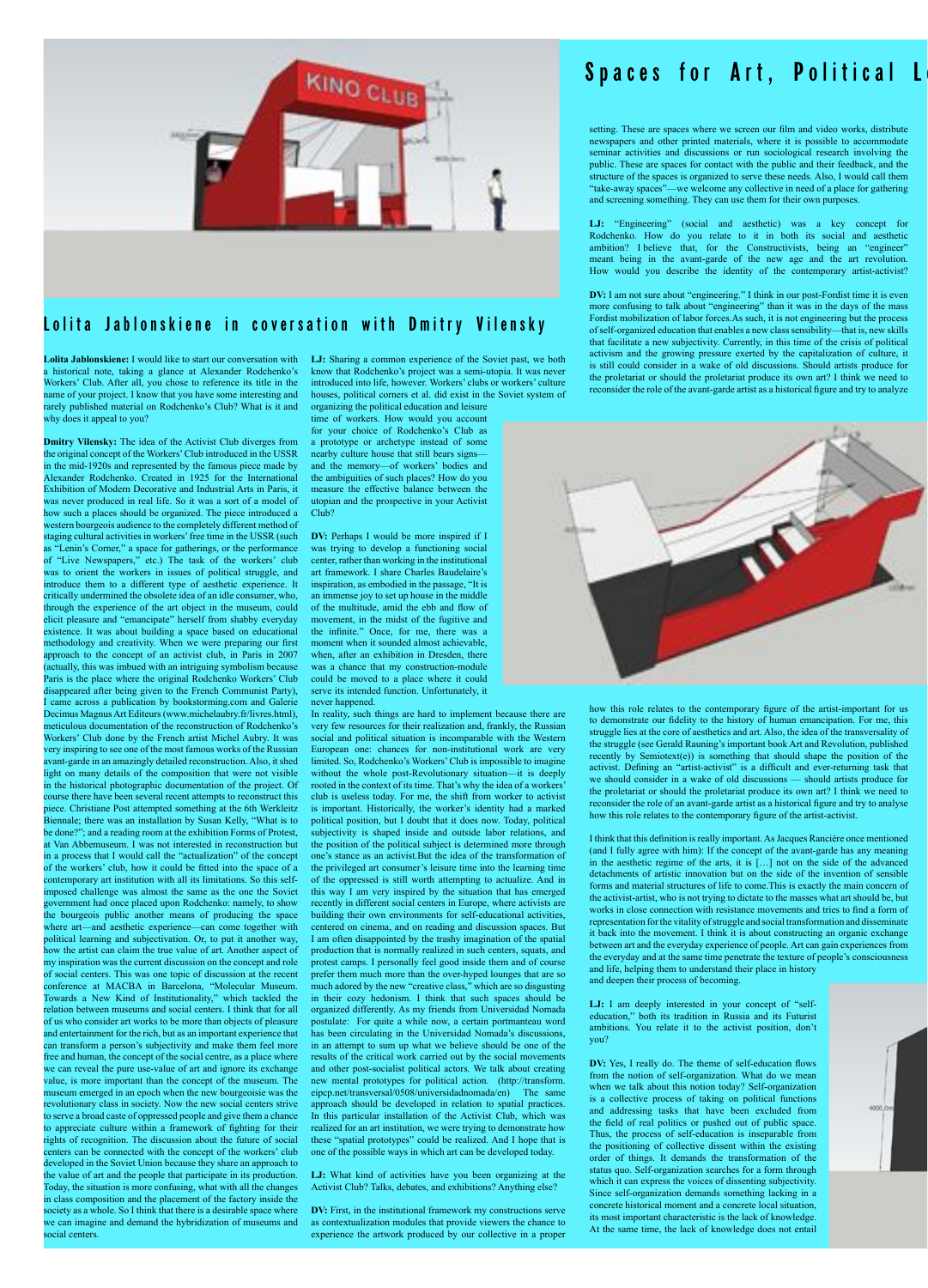Striving to be realists in the authentic, broad sense of the word, we once again repeat Lenin's half-forgotten thesis: "You can become a communist only when you have enriched your memory with knowledge of all the riches that humanity has created." That is why we have chosen for our installation at the Van Abbemuseum a series of paintings from the museum's collection that represent the twentieth-century realist tradition.

For us, these paintings symbolize the aesthetic and political value of this tradition. Socialist realism, which betrayed the mode of critical engagement with reality, was a distorted continuation of this tradition.

By designating an alternate expositional and interpretive context for these works, we can establish the dialogue with them that is so vital to us. The insertion of critical realism in the context of the new avantgarde art paradigm finds its basis in the notion of art as an activist-educational practice, as well as in the process of reassessing the role of the museum, which even after its mythical "death" still remains one of the principal sites for the production of art's value and signicance. The ability to see realist painting with a fresh gaze is not merely a primary component of universal aesthetic experience, but also a powerful instrument of politicization, whose current potential seems more relevant to us than the potential of modernist abstractions.



### **Illustrations:**

(Top): Installation view of Activist Club (Kino-Discussion Module) at the exhibition "Electrifications of Brains", Motoren Halle, Riesa efau, Dresden. (Bottom): Charley Toorop, Volkslogement, 1928. Van Abbemuseum Collection (Left): 3D simulation of the Activist Club (Kino-Discussion Module) made by Theo Wajon based on sketches by Dmitry Vilensky

# earning and Subjectivation

the rejection of cognitive approaches that are already known. The state of a creative lack-of-knowledge is the point of departure for action. Practices of selfeducation have been extraordinarily important in Russian history. Often semiillegal and in opposition to official institutions of power, such intimate circles were able to formulate some of the most striking phenomena in Russian thought and culture. Notwithstanding their marginal position, they made an invaluable contribution to the historical victory over the repressive state structures that in Russia always intertwine with capital. Their experience still inspires us today, as we once again look for ways to educate ourselves in the current atmosphere of growing coercion, state violence, and direct repression.

**LJ:** Your Activist Club has been installed on several occasions already. Does it change each time? And, if so, how site-specific does it become? Rodchenko's project, I believe, was based on a universal concept that could be "exported." Thus, it was no coincidence that it was donated to the French Communist Party after the Paris Exhibition. Finally, how do you balance the didactic and the participatory elements of your project?

*This text first appeared in Printed Project, Issue 10, edited/curated by Lolita Jablonskiene, chief curator at Vilnius's National Gallery of Art www.printedproject.ie*





**DV:** For our group and for me, the participatory moment is very important. So what we are building are the spaces where the viewer can encounter the work of art in a proper and (as we understand it) educational setting. I do not think that this necessitates a universal "concept," but we should try to develop a method, an approach to the production of the space that can have a universal dimension.

> And I think that these claims for universality are sometimes misunderstood as something totalizing or exclusive of any difference. But you do not have to be a philosopher to recognize that is not the case. True universality is built upon singular, local, and differentiated experiences, exactly as Marx noted (in The Communist Manifesto): *"From the numerous national and local literatures, there arises a world literature.*" So all realizations of activist clubs in different contexts are different but they share a universal approach.

> **LJ:** In one issue of the Chto Delat newspaper that you publish (the issue on "Critique and Truth"), you explain your strategy as "making spaces where the group can carry out its work, spaces that are largely independent from the system." What are these spaces and what is their potential? In the outline of my project for this issue of the Printed Project I have pointed to the hybridity of spaces that surround us. I will give you an example. When I was working in Moscow implementing a special project for the 2nd Moscow Biennale at the Winzavod Contemporary Art Centre, I had constant encounters with migrant construction workers who lived and worked in the same complex. Their huts were actually scattered around the Biennale venues, and one could not avoid the feeling of both being together with them and deliberately ignoring their presence at the same time. How does your Activist Club function in regard to the hybridity of social space?

**DV:** It could be anywhere, but the issue of space and its potentiality should be considered alongside the issues of the possibility of the situation that might arise in the space. Regarding your experience, if by any chance you encountered a strike or a protest by the migrant workers that would block the opening of your show, what would you do? Stop working in solidarity or hire other workers who would help you make your deadline?

My answer to this challenge would be to produce a space of the exhibition that maintains the potentiality to be transformed and welcome a different sort of activity: the workers could take it over if they felt the need for it. Such spaces could be useful in a crisis situation. Or you could imagine another situation where these workers would have an organization, and they needed a place where they could gather and share their experience and meet activists who support their struggle. If we consider art spaces to be truly public spaces, then they could serve these needs and at the same time maintain uncompromising aesthetic quality. That would be for me an ideal model of what you called hybridity of space.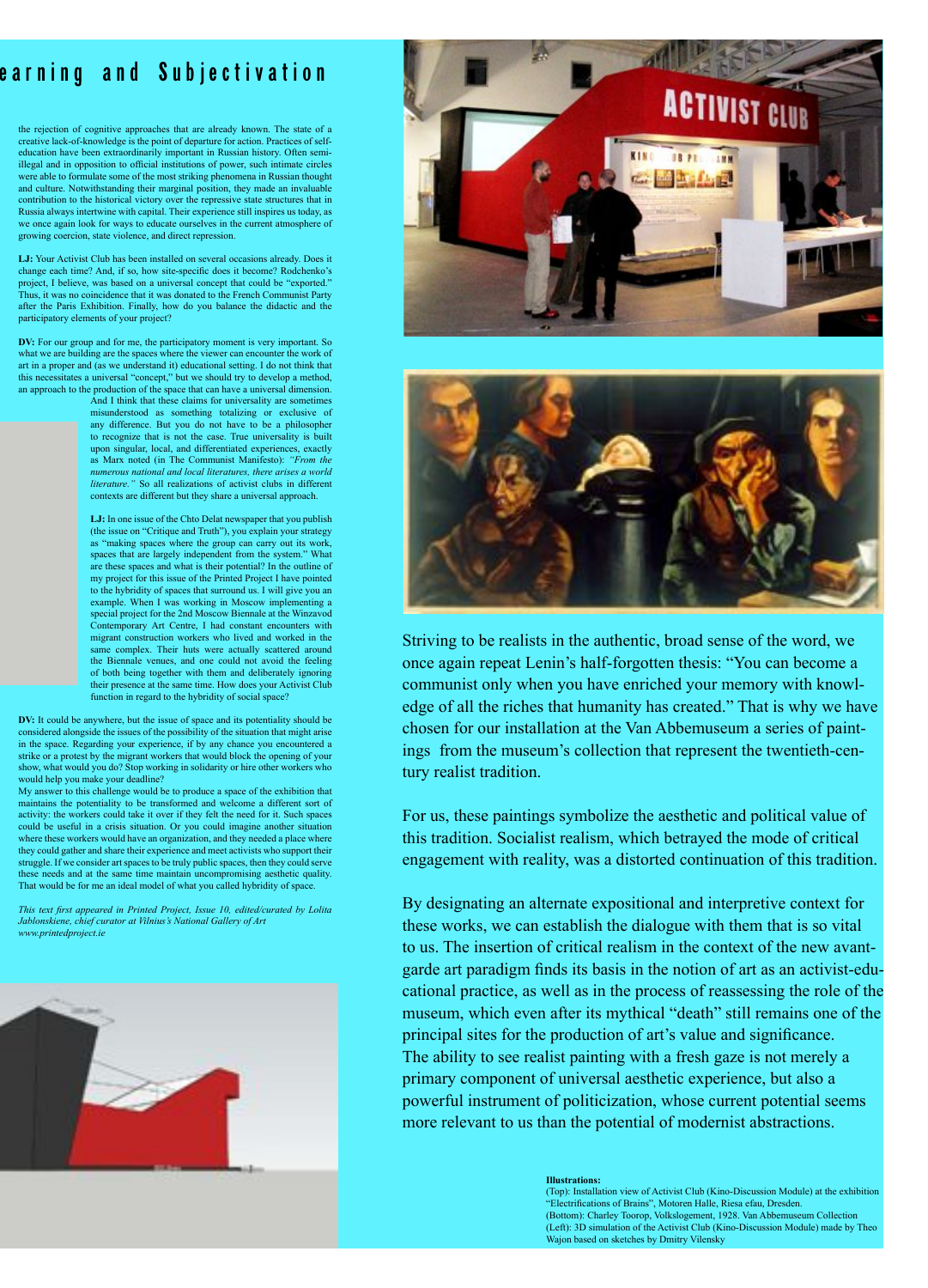# John Roberts /// Productivism and Its Contradictions.

Lenin's decision to reintroduce certain aspects of the free market into the Soviet Union after the ravages of War Communism was a form of what might be called '*revolutionary pragmatism*'. The industrial base of the country was devastated, the working class atomised, and peasant discontent widespread, and therefore, a modicum of modernity had to be restored immediately. Without this, Lenin surmised, the fledgling revolution could be split apart and lost by the failure of the new state to meet simple, everyday needs. One of the immediate effects of the New Economic Policy (NEP) was, of course, the rise of a new bourgeoisie, with its speculation, parasitism, conspicuous consumption, and petit-bourgeois tastes; another was the return to various forms of speeding up and coercion within the factory, resulting in widespread workers' resentment. For many Bolsheviks on the left, then, (and subsequently) this is where the revolution was actually 'lost' as the technical transformations put in place by the Party (within a largely antiquated factory system) were immediately subsumed under a new disciplinary productivist regime. For Lenin there was no way of getting around this if the infrastructure of the state was not to collapse; for Lenin's critics (including many workers themselves) it was one thing to protect the revolution, another to be worse off, and suffer increased levels of control. The NEP then was profoundly transformative of the direction of the revolution, because it forced the Party to address the limits of workers' emancipation in conditions of general need. It is no surprise therefore that the factory itself becomes a source of massive political and cultural struggle and selfdefinition for the revolution during this period, because it is the factory that bears the full weight of the New Economic Policy. Indeed, the operations, relations and dynamic of the factory becomes a key focus of the revolution's ideal horizons, as right and left seek to adjust their positions to the new Policy. Thus at one end of the ideological spectrum Alexei Gastev [1] proposed various time and motion programmes in order to create increased worker efficiency, punctuality, and hygiene, (all this backed, initially, by the Central Committee and its fascination with American-style Taylorism) and, at the other end, the various cultural initiatives developed by the newly emergent avantgarde (Constructivism and Productivism), that wanted new work practices, new forms of production, and, essentially, a return to the early Bolshevik debate on worker selfmanagement and the *relations of production*. [2]

The notion - much emphasized in most histories of the Soviet avant-garde - that Productivist theory never left the drawing board, has been undermined by the extensive archival research recently of Maria Gough. Gough's writing on the programme of 'consultative' work undertaken by the Constructivist/Productivist Karl Ioganson in the Prokatchik rolling mill in Moscow between 1923 and 1926, goes some way to correcting this impression. [3] Ioganson's work on various aspects of the labour process in Prokatchik reveals an artist engaged in collaboration with workers on improving various technical processes of metal finishing – and with some success. However we should be wary here. Such involvement is not the tip of an iceberg; direct involvement by artists in the factory system was indeed rare in this period. But what Gough does reveal is the extent to which initiatives like Ioganson's represent one striking material manifestation of widespread debate about the labour process and the NEP in the factory itself. Factories in this period were places of open and clandestine discussion about the immediate impact of the NEP, conducted mainly under the auspices of factory discussion groups that, initially at least, were not controlled by officious 'red' managers. In this sense the place for Ioganson and others had already been prepared. On this basis, Productivism can be seen, contrary to most accounts, as a direct response to the rise of the NEP, and, as such, an opportunity for Productivism to develop its thinking and intervene in the labour process, rather than being, the point where Productivism goes into immediate decline. As Christina Kiaer, has also argued, far from the rise of the NEP jeopardising the emergence of Constructivism and Productivism – preparing both for their eventual Stalinist demise – for a few years the NEP galvanized Productivism to develop and act on the theoretical work it had done in INKhUK between 1920 and 1923.[4] So, following Gough and Kiaer, we might say, for our critical purposes here, that there are two interrelated dynamics in mid-twenties Productivism: the emancipatory Productivism of INKhUK best represented by Boris Arvatov - the great theorist of Productivism [5] - and the applied-Productivism of the shop-floor, exemplified by Iagonson and by many of the debates that took place in factories during this period. Now, even if the single and singular example of Iagonson, doesn't quite test emancipatory-Productivism in action, it none the less provides an interesting and valuable insight into how the artist operates in the factory under the auspices of Productivist ideology, and the inherent contradictions of Productivism itself as it comes into conflict with the labour process.

That it is the cultural left that largely addresses the condition and form of the factory is indicative of how desperate the situation had become for the Central Committee. Under the continuing threat of Allied intervention, industrial production and efficiency levels had to improve without delay. In this respect the outcome of this struggle within the factory was pretty much preordained: debate on the relations of production and the 'free worker' *would have to be postponed*. Yet, despite these constraints, for a few years the cultural left not only debated at length the notion of the 'emancipated factory' and the possible place of art within its disciplinary regime but, were able to establish an actual presence in the factories themselves. This presence was very small, but it is larger than hitherto imagined.

By 1922 INKhUK had established a Productivist platform in contradistinction to Constructivism's post-easel social interventionism, identifiable, in main, with Alexander Rodchenko and El Lissitzky. In this, leading members of this platform, Osip Brik, Boris Kushner and Boris Arvatov, argued that the skills and aims of the artist needed to be repositioned with the technical purview and discipline of industrial production itself; and that Constructivism, for all its emphasis on the technical reskilling of the artist, made a fetish of the artist *as* engineer. Indeed, the status of the engineer in Constructivist-Productivist debate in INKhUK is exactly what needed to be challenged in the move from Constructivism to Productivism. For, the re-functioning of the artist wasn't just a matter of raising the technical and scientific level of the artist, but of situating art *within* the relations of production, as a transformative technical and scientific force. In this respect there is a concerted shift of attention in Brik and Arvatov, in particular, to the notion that the site of art's research-value lies in the factory, and not in the studio or artistic research-centre. As Arvatov argues, in 1923, it is the job of Productivism to instigate experimental laboratories in factories.[6] In fact, eventually the broader aim is to transform the factory into a research-centre and source of general creativity, and as such facilitate the factory as the form-giving site of future collective practice. This is because at the point of production within the factory, art is able to offer an actual foundational transformation of the relations of production and the social relations of art. Allied to, and transformative of, the labour process, art reconfigures

# "I PAINT PATTERNS ON A GORDOL THE SAME MAY I PAINT PATTERNS ON MY FACE, TO PROTECT MYSELF AND MY CULTURE." **ASHAMINKA INDIAN**

~SCHOOL, ASHAHINKA TERRITORY, MAINOSAMA

### **Three Productivisms**

what artists and workers do and what constitutes the meaning of production and the character and quality of industrially produced objects. But if Productivism asserts that the factory is the ideal horizon of art's labour and its socially transformative potential, nonetheless it is unclear precisely what is expected of the artist once he or she is on the shop floor. Much of the remaining discussion between Constructivist and Productivist platforms in INKhUK is taken up with this problem. From what place and under what terms does the Productivist artist actually begin his or her work? What form should the collaboration between artist, designer, technician and worker take? What role should there be for experimentation? And, is experimentation actually generalisable? Are Arvatov's 'experimental laboratories' viable in cheese factories, shoe factories and lamp shade factories, as much as car factories? These question boil down to three categories of Productivist praxis, and as such involve the dissolution or subsumption of the artist under three different headings that cross both applied-Productivism and emancipatory-Productivism.

Firstly, the notion of the artist as a facilitator of improved techniques and machine processes in the factory (the artist as engineer, who dissolves his or identity into that of technician); secondly, the artist who contributes to the improved design of products (the artist as designer who collaborates on raising the quality of goods); and thirdly, the artist who seeks to transform the consciousness of production itself in the technical and cognitive use of experiments within production in order to contribute to labour's emancipation (the artist as inventor, who as such the artist who retains his independent identity as thinker and intellectual). These categories, at various points, overlap in the thinking of Arvatov, Kusher and Brik; in so far as, at no point do Productivists actually want to give up their status as artist-intellectuals completely (for to do so would transfer 'cultural thinking' to the engineer and technician as a whole), just as at no point do they want to return to the notion of the artist as independent producer or critic (for to do so is to lose what has been achieved by pushing art decisively into production).

PATTERN PROTECTS!

This is why few of these problems are sorted out in practice in Productivist theory, because the respective problems and demands of these positions were never tested in depth across different kinds workplaces. And consequently, this is why Gough's analysis of Ioganson's tenure at the Prokatchik factory is highly instructive, because Ioganson's work is one of the few instances where some of the ideals and conflicts of Productivism are demonstrated in practice. Ioganson began his career in INKhUK as a primary-structure Constructivist in which freestanding forms were built from geometric units. When he entered Prokatchik this position had changed to one close to that of the Productivist-inventor, in which the artist contributes to the labour process in order to raise the creative level of production of overall. In other words, he enters, Prokatchik, at some level armed with the ideals of emancipatory-Productivism: namely, that the artist's technical skill in contributing to the transformation of patterns of production, contributes to the general *refunctioning* of the worker into artist as whole. It is not too clear, from Gough's account, though, what Ioganson expected from his tenure at Prokatchik, but suffice it to say given the ferment of the times, he was certainly not there simply to make up the numbers. Yet, the strictures of the NEP soon undid any notion that his work was contributing either to the production of a 'new worker' or a new factory. Indeed, it is clear from the start what the managers of Prokatchik wanted: someone who could contribute to raising production, and improve or finesse the means of production. They certainly did not want someone to set up an 'experimental laboratory' inside the factory or lead discussions on workers' alienation amongst workers themselves. Thus, soon into his tenure at the factory he is encouraged to contribute his technical skills in removing the 'backward-looking' craft processes and attitudes still prevalent in certain parts of the factory. In the finishing shop, for instance, he introduces an automatic dipping process that removes the slow application of finishes by hand – an actual, concrete technical advance. In other words he is fully encouraged to take on the NEP's quasi-Taylorist ideology of rationalization and increased productivity. Thus - as if blind to the NEP pressures he is

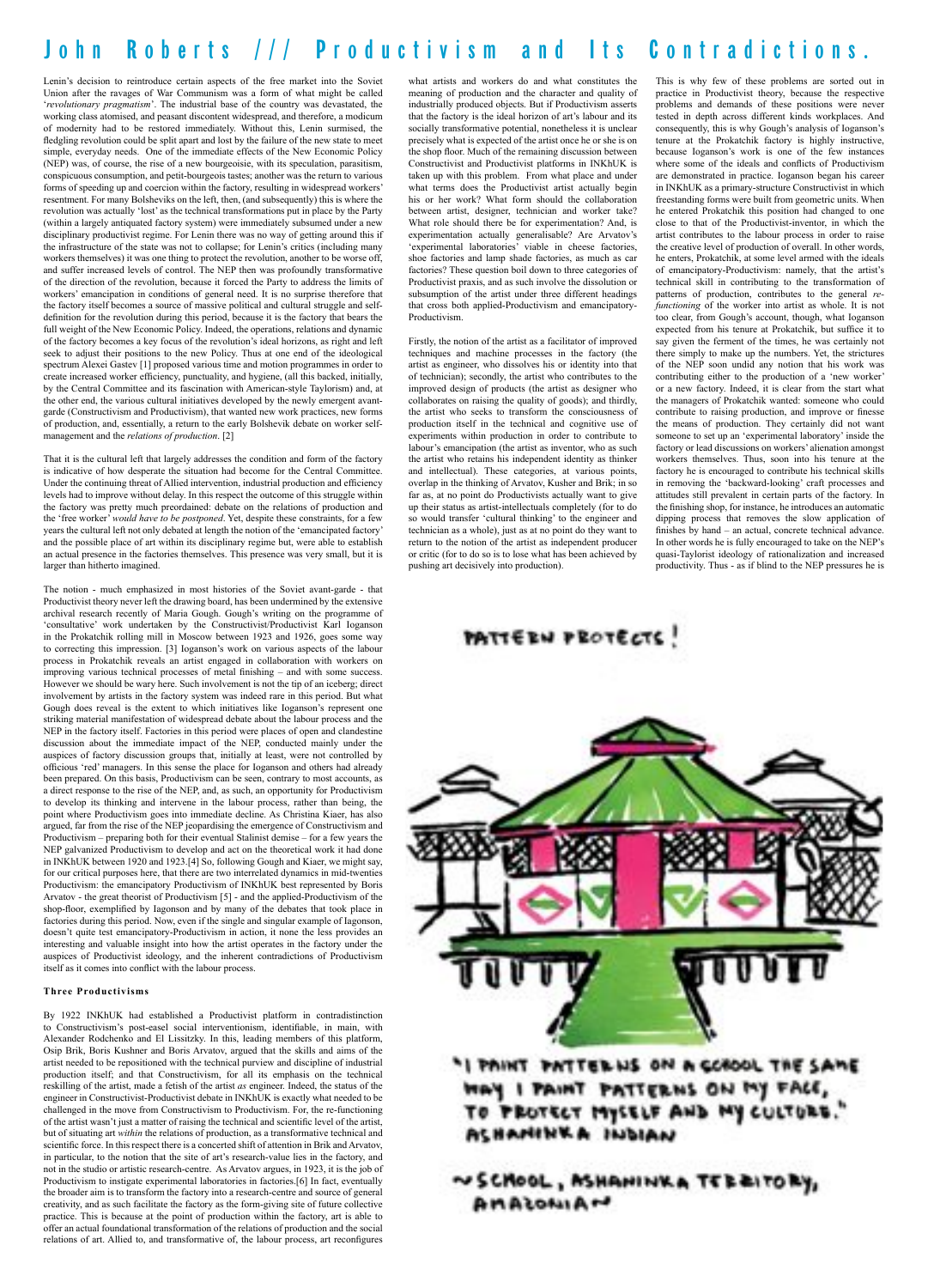# Short History of Productivism

working under - in a work-in-progress paper that Iagonson writes for INKhUK in January 1924, [7] he extols the virtues and success of the rationalization process he is involved in, as if emancipatory-Productivism's critique of the labour process was a luxury that inventor-Productivists, and any other applied-Productivists, couldn't afford. He lists a number of outcomes he has achieved at Prokatchik, the first of which reads: "The first concrete work of a  $konstruktor$ , and his first concrete achievements – the raising of the productivity of labour by 150%". [8]

No doubt some such automated dipping process needed to be introduced – at least to militate against injury and persistent poisoning of metal workers, as much as to increase efficiency. However, this is not what Arvatov and other Productivists – who in 1921-22 were stressing how better it was for artists to study at technical college than art school – would have wanted to hear: a Productivist artist contributing to Party-led rationalization shutting down factory debate on the labour process and workers' alienation! The response to the paper is unrecorded, but there is good evidence to assume that it would have chastened many Productivists, and perhaps would have confirmed some of Arvatov's reservations about the possibility of an emancipatory-Productivism operating under prevailing conditions in the factory system.

For, despite being identifiable with the artist's shift to the factory, Arvatov's writing in the 1920s on Productivism and Constructivism (collected in *Iskusstvo i proizvodstvo*. [*Art and Production*] in Moscow in 1926) is somewhat ambiguous about the factory as the foundational site of transformative practice. Like Alexsei Gan, Kushner and Brik, in the early 1920s he exhorts artists to move either into the factory or think of the factory as a potential locus for real transformative work on the relations between art and labour. But correspondingly he also sees the emancipatory effects of Productivism, broadly, as lying in artists and specialists taking collective control over technological and technical processes outside of the factory (as in new forms of architecture, urban development, transportation), as part of an expansion of artistic technique into environmental

technique and design. Moreover, in *Art and Production* in the essay 'Art in the System of Proletarian Culture' (1926) he widens the notion of the Productivist as an organiser of material structures and intersubjective flow of social processes to cover all social and cultural activities. The new Productivism will "invest artistic activity in everything". [9] Indeed the "proletarian artist must experience all material and want to organise it artistically, whether that be using noise in music, street jargon in poetry, iron and aluminium in arts and crafts, and circus tricks in the theatre". [10] This is clearly closer to a conventional (Constructivist) avant-gardism, than it is to the inventor-Productivism of Ioganson; and perhaps Ioganson wouldn't have recognised this position as Productivism at all, and maybe said as much to Arvatov, Brik and others. Consequently, it is revealing how fraught and intense the struggle over the relations of production had become for revolutionary artists who thought that the factory was the natural home, the only home, of art. Clearly as the NEP unfolded, and the NEP transformed into Stalinist collectivism the factory was a more intractable material problem than early Productivism had imagined. It is possible then that Ioganson's intervention at Prokatchik – the guinea pig of Productivism, we might call it on current evidence - actually confirmed this for many Productivists, particularly as the forces of reaction were consolidating their hold after the death of Lenin, making it highly dangerous for artists to assume any role in production, beyond the most perfunctory and affirmative contribution. The factory, as the imaginary link between art, labour and communism after 1927, therefore is increasingly off the cultural agenda for artists. What once was the possible crucible of 'free labour' becomes the redoubt of hierarchy and instrumental thinking. Indeed, with the demise, or withdrawal, of Productivism, the factory loses its identity as a kind of cultural unit, or place of cultural relations – and its key transformative role in the communist imaginary – to be replaced by various forms of revolutionary symbolism centred mostly away from the centrality of the factory on the progressive functions of the revolutionary state. This, essentially, is what constitutes the majority turn in LEF thinking to representational practices after 1925.



### **Factory-free Productivism**

Perhaps, then, factory Productivism is not the terminus of 'failed' revolutionary avant-gardism, at all. Rather, it is the site where art's vulnerability as praxis within the labour process is exposed to the inexorable demands of production, and as such exposes, philosophically and politically, art's relationship to productive labour to an important *limit condition*. Maybe Arvatov realised there could be no emancipatory-Productivism centred on the labour process distinct, that is, from art's place in the destruction of the alienation of the labour process itself. The actual revolutionary destruction of the labour process, though, was not on the Productivist agenda. Firstly, because of the chronic under-industrialisation of the Soviet economy and falling levels of productivity, but secondly, for artists and theorists to focus on the labour process under the NEP was to expose Soviet labour to the realisation that it is no less subject to the law of value (increased speed of production, technical division, and inter-enterprise competition) than labour in the capitalist West. Debates on the value-form are thus, largely glossed over in Productivism, certainly until the late 1920s after Trotsky's exile, when a state capitalist analysis of the Soviet Union gains a foothold within the Left Opposition, particularly in the labour camps. [11] As such, it is the absence of a discussion on the value-form that prevents Productivism asking the most obvious question of its revolutionary efforts: why intervene in the factory in the first place, given that what distinguishes the critical force of art is precisely its relative absence from the strictures of the value process. That is art, unlike productive labour, art is not subject overall to a process of socialised reproduction, even if it employs advanced technical means of reproducibility, such as photography. [12] This means that's art's 'free' labour – *all the way down* - is in a position to critique the determinate labour of the factory, as a reflection on the conditions of free labour itself, by demonstrating to determinate labour what is free labour. Why then subjugate the 'free labour' of art *to* the discipline of the value form? This is a crucial question, and is perhaps one of the reasons why emancipatory-Productivism, after the demise of historic avant-garde and the rise of the neo-avant-garde in the West, has tended to avoid work on and with the labour process: firstly it is too difficult (limited access; factory hierarchy; market constraints) and secondly the rewards are minimal, particularly in non-revolutionary situations. It is hard to think of any successful factory-based projects by artists indebted to emancipatory-Productivism after the 1920s. The nearest we get is the Tucumán Arde (Tucumán is Burning) collective in Argentina in the 1960s. However, their work was conducted largely in alliance with workers or ex-workers *outside* the factory. [13] Similarly, in the early 1970s the British Artists Placement Group managed to get inside a number of factories, but only to establish the most innocuous or ameliorative discussions between art and labour. Indeed what comes to shape and direct the memory of Productivism under the auspices of the neo-avant-garde after WW11 is a version of Arvatov's *secondary* Productivism – the expansion of artistic technique into environmental technique. This has largely been mediated through the debate on the 'everyday' via Henri Lefebvre, a debate that Arvatov, of course, was a major contributor to in the 1920s. [14] As a limit case of the avant-garde and of the potential transformative function of

art within the labour process, the emancipatory-Productivism of Ioganson, then, is highly instructive on why the factory has mostly disappeared as an imaginary site of praxis in advanced art over the last 80 years. In this respect the Iagonson's tenure in Prokatchik reveals the structural power of the law of value, and what Marx called the real subsumption of labour under its coercions. It reveals, therefore, what might and might not realistically taken into the factory and taken from the factory, and how artistic labour might and might not contribute to the critique of the value-form from inside the labour process.

### **Footnotes:**

1. For a discussion of Gastev, see Brandon Taylor, *Art and Literature Under the Bolsheviks, Vol 1, The Crisis of Renewal 1917-1924*, Pluto Press, London and Concord Mass., 1991

2. See Victor Margolin, *The Struggle for Utopia: Rodchenko, Lissitzky, Moholy-Nagy, 1917-1946*, University of Chicago, Chicago, 1997

3. Maria Gough, *The Artist as Producer: Russian Constructivism in Revolution*, California University Press, Berkeley and Los Angeles, 2005. In 1924 the factory rolled alloys and nonferrous metal and employed 196 workers.

4. Christina Kiaer, *Imagine No Possessions: The Socialist Objects of Russian Constructivism,* MIT Press, Cambridge Mass. and London, 2005

5. Boris Arvatov, *Kunst und Producktion* [1926], Karl Hanser Verlag, Munich, 1972 6. See Gough, *The Artist as Producer*, p177

7-8 Gough, p168

9. Boris Arvatov, *Kunst und Produktion*, op cit, p13

10. Boris Arvatov, ibid, p14

11. See Ante Ciliga, *The Russian Enigma*, Ink-Links, London, 1979

12. For a brief discussion of art's relative absence from the law of value, see Karl Marx, *Capital*, Vol 1, Lawrence & Wishart, London, 1970. For an extension of this analysis, see I.I. Rubin, *Essays on Marx's Theory of Value*, Black and Red, Detroit, 1972

"GEAFFITY BARKS BY TEMPORARY TE IN THE CITY. HERE, MY BODY IS THE ULTIMATE FRONTIES. THIS IS WH TATTOO MYSELF, TO MARK PERMA GEAFFITI INVADER

NGRAFFITI FAÇADES, SÃO PAULON

13. See Maria Teresa Cramuglio and Nicolás Rosa 'Tucumán is Burning' statement of the exhibition, in *Listen Here Now! Argentine Art of the Avant-Garde*, edited by Inés Katzenstein, The Museum of Modern Art, New York, 2004

14. For a defence of a quasi secondary-Productivist position, see Henri Lefebvre, *Critique of Everyday Life, Vol 11*: *Foundations for a Sociology of the Everyday*, translated by John Moore and Introduced by Michael Trebitsch, Verso, London and New York, 2002. And for a discussion of Aravtov and the earlier debate on the 'everyday' see John Roberts. *Philosophizing the Everyday: Revolutionary Praxis and the Fate of Cultural Theory*, Pluto Press, London 2006

*John Roberts is author who is based at the University of Wolverhampton and has published works on Marxist critiques of art and everyday, lives in London*

> Drawings by Marjetica Potrč from the series 'Patterns Project", 2007 (Drawing No.1 and 2 of 7)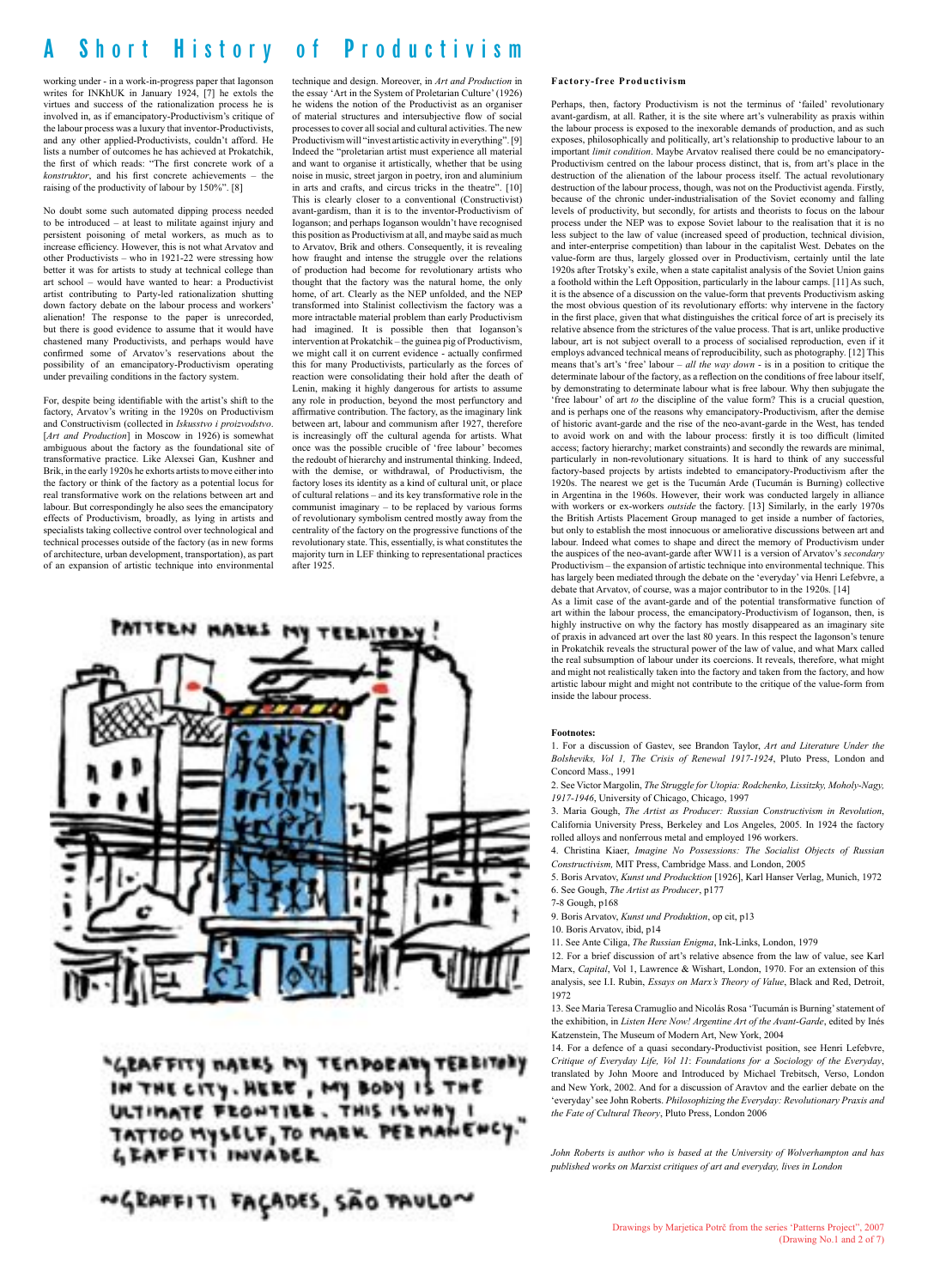*If facts destroy theory, then all the better for theory.*  Viktor Shklovsky, "In Defense of the Sociological Method," 1927

Any discussion of factography first has to deal with the conspicuous strangeness of the word "factography" itself, an awkward and selfconsciously technicist term coined in Russia in the latter half of the 1920s to designate a certain aesthetic practice preoccupied with the inscription of facts. Those who are familiar with contemporaneous avant-garde movements in other countries and who may also be skeptical of the early Soviet zeal for linguistic invention will wonder if factography is not simply another word for documentary.

Despite indisputable filiations between factography and practices outside of Russia which were similarly engaged in the project of chronicling modernization and its concomitant transformations to the conditions of human experience, there are critical distinctions to be made between the Soviet factographic avant-garde and documentary as it is traditionally conceived. The chief divergence is one of epistemological disposition: if the term "documentary," which was created in 1926 by filmmaker John Grierson came to designate work that strives to create the most objective depiction of reality possible, then this passive and impartial representational practice could not be farther from factography's ambitions. Indeed, Sergei Tret'iakov, the most famous figure in the movement, founded his entire praxeology on the notion of "operativity," on the claim not to veridically reflect reality in his work, but to actively transform reality through it. The objectivism of an indifferent documentary had no place in the interventionist practices of the factographers.

Although we can thus begin to posit certain differences between factography and conventional documentary impulses, hazarding a normative definition of the factographic genre presents additional problems. The movement's manifest preference for the photo-essay and other intermedial hybrids, for example, thwarts customary aesthetic classification and complicates attempts to delimit a coherent factographic style. Futurists by provenance, the factographers who published in the journal Novyi lef paid little heed to the traditional divisions between the arts. Tret'iakov, who worked as a photographer, prose author, dramatist, reporter, film scenarist, radio commentator, and lyrical poet, considered genre as a shifting and protean aspect of the art work that must be dynamically and expediently negotiated in the process of aesthetic production. For him, style and genre were not fixed values.

In this regard, the factographic conceptualization of genre is indebted to the model of cultural evolution described by Iurii Tynianov in his 1924 Lef essay "On the Literary Fact." [1] Because the dividing lines between genres are always shifting, because the territories of textual forms are constantly dislocating one another, Tynianov suggested, it is impossible to establish any fixed or immutable definition of genre. There is no generic "absolutism," as Nikolai Chuzhak wrote in 1929 in his introduction to the Lef anthology The Literature of Fact. Like Tynianov, the factographers viewed the aesthetic "fact" not as something apodictic and timeless, but as a phenomenon which

resulted from a procedure of cultural valorization. The members of Lef, in other words, understood factography not as a static genre, but as a mode of praxis. For them, the fact was the outcome of a process of production. The very etymology of the word fact, which comes from the Latin word facere — "to make" or "to do" (this derivation is also reflected in the French word le fait, the past participle of the verb faire)—bears witness to the fact's constructed nature. The fact is quite literally made.

That factography began to reach the apogee of its influence and methodological cogency around 1927, the year which Guy Debord later established as the inaugural year of the society of the spectacle, [4] is thus in no way incidental, for factographic practices presupposed a society on the cusp of the modern media age. In this society, where the distinction between the object and its image grew increasingly tenuous, the factographers understood acts of signification not as veridical reflections or reduplications of an ontologically more primary reality, but as actual and objective components of

While some would align the fact with the *Ding an sich* of Idealist philosophy, and others would equate it with objective matter, the stuff of ontological materialism, Tret'iakov rejected both the Scylla of noumenalism and Charybdis of phenomenalism, advocating instead a conception of the fact as an action, a process, an operation. His stance thus recalled the famous adage of Vico, verum factum: "the truth is an act." And so while it may be nearly impossible to specify steadfast stylistic or generic markers for factographic work, its modal and act-oriented practice nonetheless prompts an observation about its genealogy, namely, that factography was the immediate heir to the Soviet production art of the early 1920s. Both movements pursued an art whose task was not to reflect human experience, but to actively construct and organize it. Yet there was a pronounced divergence between first-generation production art and factography in the way that their practitioners understood experience. In an effort to correct the error of a nonutilitarian laboratory Constructivism that

kolkhozes, the first collective kitchens. . . . Just information in and of itself was interesting."[5] With so many cultural and technical revolutions occurring simultaneously, the Soviet Union in the 1920s was, to borrow Dziga Vertov's phrase, a "factory of facts." [6]

reduced the art work to a combinatory scheme made of conventional signs, production art recognized only the sensuous and somatic features of objects that were designed for everyday deployment; [2] and factography in turn challenged the onesided positivism of this production art by reincorporating into its conception of the object the symbolic and ideological systems that had been neglected by its predecessor. In this regard, factography can be understood as a sublation of laboratory Constructivism's formalist-structuralist logic and early production art's hypermaterialism. As Benjamin H. D. Buchloh demonstrated in his formative essay "From Faktura to Factography," the factographers engaged not just with physical and dimensional bodies, but also with bodies of collective social knowledge and networks of communication. [3]

Within this reorientation of artistic practices toward information and discourse, moreover, they conceived of signification not as a mere system of mimetic reflection, but as an act of productive labor. This sweeping reconceptualization of the relationship between work and semiosis belonged to a specific historical moment in the 1920s, that of the precipitate transformation of the Soviet Union into a modern media society. It is indeed impossible to comprehend the factographic project without taking into account the concurrent explosion of new media technologies and their attending mass cultural formations. This decade not only underwent a media revolution effected by the advent of radio broadcasting, the introduction of sound into film, and the photomechanical procedures which enabled the proliferation of the illustrated press, but it also witnessed the emergence of popular photography organizations, widespread literacy campaigns that drastically changed the lived relationship to language, and a workercorrespondent movement which aspired to transform the consumer of information into its author. New media became ordinary facts of life.

everyday, lived experience. The era that saw the closure of the gap between life and its representation challenged the Soviet avant-garde to develop models of production and manufacture that encompassed physical and psychic experience alike.

Although many elements within its program were articulated already by the mid-1920s, the dehiscence of the factographic movement in the final years of the decade coincided with the massive industrial prometheanism of the first Five-Year Plan, which was launched in 1928. This conjunction confirms a general pattern of historical consonance between industrialization campaigns and the documentary projects that intended to record and archive these transformations. For documentary enterprises have always been drawn to the sites of rapid modernization and social reorganization: consider the great photographic commission of the 1850s, the Mission Heliographique, one of whose tasks was to record Paris at the threshold of Haussmannization; or the lure of Germany's Ruhrgebiet for the New Objectivity journalists who regarded the industrial province as the epicenter of new cultural formations in the 1920s; or the photographic archive of the Farm Security Administration, which captured premodern, small-town America at the moment of its extinction during the era of the New Deal reforms.

Soviet factography was similarly fixated on colossal enterprises such as the organization of collective farms, the construction of the dam on the Dnepr River, or Magnitogorsk's feat of urban and social engineering. Within a single decade, a country that had been almost completely deindustrialized by the civil war became one of the most dramatic lessons in accelerated modernization. Looking back on that epoch, one Soviet reporter marveled that "everything was new, everything was for the first time. The first factories, the first

At the same time that we can infer a prevailing historical correspondence between modernization and a variety of documentary projects designed to record these transformations, we additionally note that, in the case of factography, the Five-Year Plan clearly contributed more than just content or thematics.

The factographers not only depicted the construction of factories and reorganization of society, but also actively participated in these changes by incorporating advanced technical methods and media into their own practices. In making the Five-Year Plan the foundation of their art, the members of Lef were not only witnesses to but also collaborators in the modernization of culture itself. Mayakovsky would summarize this strategy in a laconic poetological formula from 1927: "Less AKhRR, more industrialization." [7] Their sweeping reassessment of the technics of genre and their manufacture of innovative aesthetic "facts" commensurate with the new socialist reality belonged to a moment of radical transvaluation in the systems of signification. Seeking to recoordinate the symbolic codes of language and art with the new social configurations and forces of production that emerged in the postrevolutionary epoch, the Futurist factographers responded to the demand for a novel language that could not only designate the objects of socialist modernity but that could also give expression to the new human relations, institutions, and ideological principles that had come into being in the wake of 1917. From his 1923 "Art in the Revolution and the Revolution in Art" to his "The Writer and the Socialist Village" of 1931, so many of Tret'iakov's texts take as their point of departure the observation that factography both facilitated, and was itself conditioned by, a revolution in language.

In their struggle to industrialize and restructure the conventions of signication itself, in their pursuit of what the poet and scientist Aleksei Gastev called the "technification" of the word" [tekhnizatsiia slova], the factographers rejected the legacy of belles lettres and fine arts, and instead turned to science as the discursive basis for their work. In 1928 Tret'iakov, for example, proclaimed his agreement with a statement by a Komsomol member that "one technician is much more necessary than ten bad poets"; Tret'iakov moreover added that "we would be agreeable even to omitting the word 'bad'" from this statement. [8] For it



# Devin Fore /// Soviet Factography: Production Art in an Information Age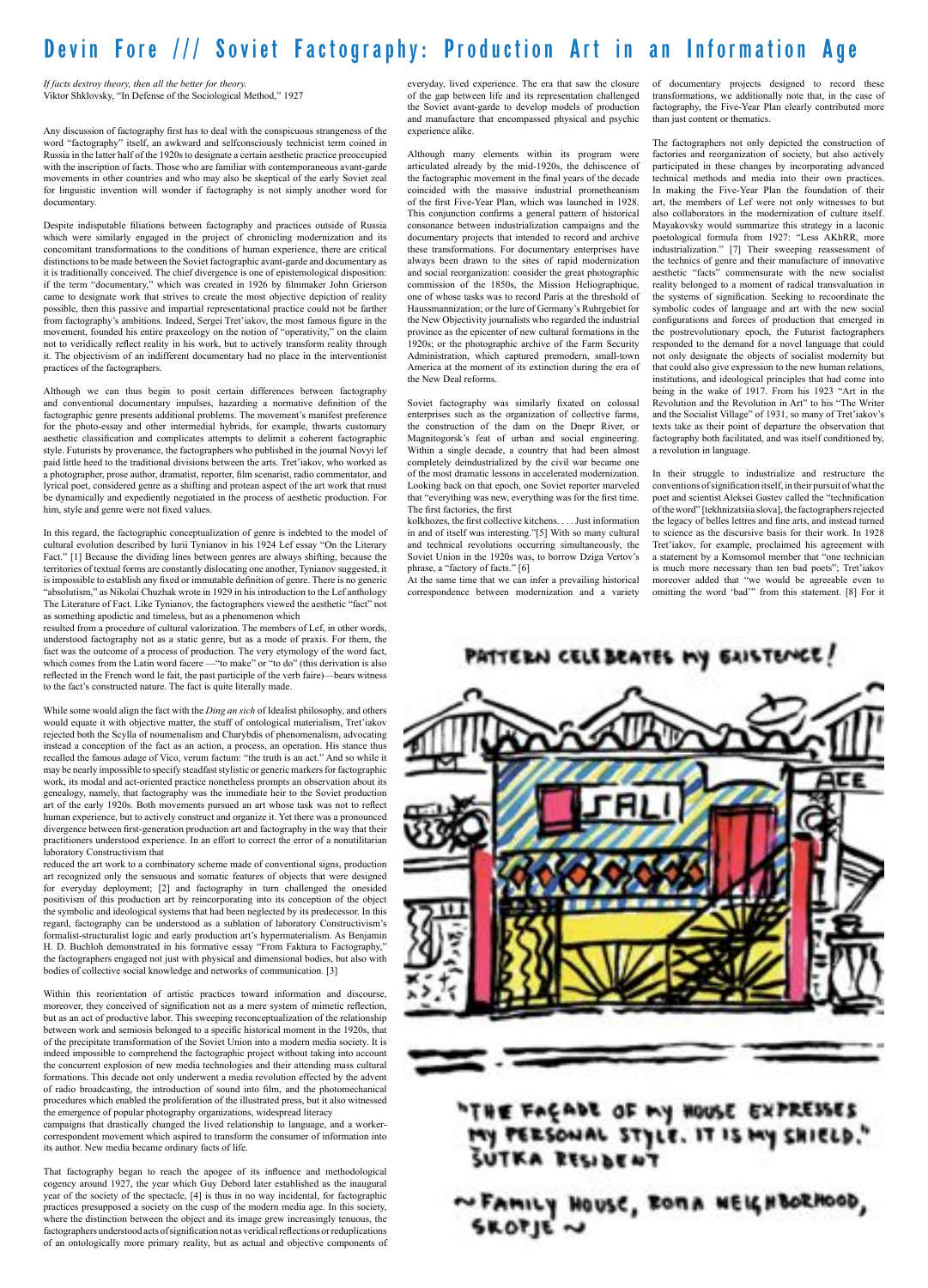was in applied technological and scientific methods that the factographers discovered a deautonomized and functionalist sphere of knowledge-production that promised to deskill obscurantist traditions of aesthetic creation and reorganize outmoded, artisanal conditions of authorship in accordance with collective methods of modern production.

Here we must point out, however, that the experimental science pursued by the factographers was quite dissimilar to the abstract calculus of Western rationalism. Unlike the latter, an idealist method that begins its inquiry with already reified theorems and ends by only reconfirming these hypotheses once again, factography was an inductive, epistemologically compromised science that took the absolute particular, rather than the universal, as its point of departure. By thinking through its objects rather than theorizing axiomatically about them, this empirical, sociological science reestablished points of contact between the chaotic contingency of material phenomena and the speculative logic of abstract cognition. Their efforts to redress the gap between abstract knowledge and lived quotidian existence situate the factographers within the current of "phenomenological Marxism," which thrived in the 1920s and which undertook the construction of what Oskar Negt and Alexander Kluge have described as a comprehensive "context of living" [Lebenszusammenhang][9]—a framework for human experience that is cognitively coherent yet experientially concrete and sensuous. An art of theorizing the unique specimen, of mediating fact and law, factography was an indexical art. The singularity and incommensurability of factographic work returns us again to the vexing question of factography as a genre. Since each object produced by the factographers represented a singular impression, the strategies presented by Futurist factography consequently had few, if any, generic precedents.

Unlike today's documentaries, which have in the era of reality television been exhaustively consolidated into a recognizable style that signifies authenticity and immediacy, in the 1920s these techniques had not yet been codified as an established set of reality effects. The plurality of names by which this practice was designated in the Soviet Union—factography, reportage, factism, documentarity— suggest that there was no single methodology or conceptual model that could encompass all of the manifestations of this tentative practice. Hence Georg

apostate of reportage Joseph Roth observed from Germany in 1930 that the "current Russian literature is in fact, with few exceptions, a collection of material for cultural historians," and nothing more. [15]

Lukacs's disdainful characterization of documentary in 1932 as an "experiment in form" [Formexperiment].[10] Using a phrase from one of Laszlo Moholy-Nagy's essays, we could describe the photographic work of the members of Lef as "unprecedented" [beispiellos].[11] The literary texts of the factographers, each of which was similarly an equivalent only to itself, assumed the form of the ocherk, a prose genre that was part scientific inquiry, part literary composition, and whose closest approximates in the Western European tradition would be the essay or the short sketch. And yet we should be circumspect about describing the ocherk as a genre at all, as Tret'iakov cautioned in his prefatory remarks to a talk about the ocherk, which he delivered in Moscow in 1934: "I don't want to use the word 'genre' here, even though I can't find a different word. The ocherk is not a genre. The ocherk is a great movement. You have dozens of diverse genres there an intersection of strata, as they say in geology. The ocherk is located at the point of contact between artistic literature and the newspaper."[12]

Perennially "in search of the present tense," [16] these projects engaged operatively in their own historical moment and expired with the passage of the reality to which these interventions corresponded. But insofar as they uncover a forgotten response to the media of modernity, these fossils possess a certain archaeological value for us. They return us to a critical juncture in the development of spectacle society and point out a path that was not taken: in contrast to the technological determinism that today increasingly dominates contemporary theoretical perspectives on the media, factography insisted that these media are historically variable constructions that are the precipitates of concrete social and political systems; and against the positivist approaches that currently underwrite this determinism, factography recalls a moment when technologies of representation such as photography did not constitute a discrete medium or a stable genre. The case of factography reminds us that the information media which continue to structure experience to this

Indeed, Tret'iakov's remarks on the volatility of the ocherk as a literary category resonate with comments that Benjamin made in Paris the same year, when he suggested that the Soviet newspaper had set a "mighty recasting of literary forms" in motion. [13] The ocherk

> 2. On first-generation production art, see Christina Kiaer, Imagine No Possessions: The Socialist Objects of Russian Constructivism (Cambridge, Mass.: MIT Press, 2005).

was in this regard the perfect literary analogue to the "unprecedented" snapshot, a constitutionally minor form that resisted generic classification and that, indeed, destroyed the very conditions of the discrete aesthetic medium. Somewhere between science and literature, this "experiment in form" could be more accurately described as a rhetorical practice than as an identifiable class of aesthetic work. Given the deliberate mutability and ephemerality of its compositions, it is apt that this "literature of becoming," as Chuzhak called factography, produced no masterpieces and no canon. Scarcely fit for monumentalization, the presentist ocherk "expires quickly," Shklovsky noted, and "can't survive past its own moment."[14]

So what is left of the factographic movement today? A prodigious number of documents and records, a scattered collection of works which have been largely ignored by students of the great movements in fine arts and belles lettres. Already anticipating this future disinterest of scholars, the



Dismissive as Roth's remark is, it nonetheless quite accurately portrays the encyclopedic ambitions of the factographic program: Tret'iakov demanded that every single corner of the country be scrutinized and documented by the masses of workercorrespondents; Maksim Gorky called for the production of 10,000 biographies of Russians, chronicles of the quotidian lives of typical, even unremarkable, citizens; and Aleksandr Rodchenko proposed that individuals' lives be captured in an open-ended photographic archive that would be composed of an infinite number of momentary snapshots. Like Borges's story about a seventeenth-century cartographer who tried to create a map of the Empire that was the exact size of the kingdom itself—a sprawling representation of the world that coincided at every point with it—the factographers went about constructing a vast archive that was coextensive with reality itself.

day are in no way ontological givens, but are themselves generated through operative acts of congitive and perceptual labor. A production art fit for a media age, Soviet factography shows us that the consumption of information is never simply a passive act.

This text is a slightly edited version of the introduction to OCTOBER 118, Fall 2006, pp. 3–10. © 2006 October Magazine, Ltd. and Massachusetts Institute of Technology.

### Footnotes:

1. Iurii Tynianov, "The Literary Fact," in Modern Genre Theory, ed. David Duff, trans. Ann Shukman, (London: Longman, 2000), pp. 29–49.

3. Benjamin H. D. Buchloh, "From Faktura to Factography," October 30 (Fall 1984), pp. 82–119.

4. Guy Debord, Comments on the Society of the Spectacle, trans. Malcolm Imrie (London: Verso, 1990), p. 3.

5. E. Mikulin, "Gody i dni," quoted in L. A. Az'muko, "Eshche raz o 'literature fakta' (K voprosu ob evoliutsii teoreticheskikh vzgliadov S. M. Tret'iakov vo vtoroi polovine 20–kh godov)," in Problemy stanovleniia sotsialisticheskogo realizma v russkoi i zarubzhenoi literature, ed. N. V. Kovrigina (Irkutsk: 1972), p. 59.

6. Dziga Vertov, "The Factory of Facts," in Kino-Eye: The Writings of Dziga Vertov, ed. Annette Michelson (Berkeley: University of California Press, 1984), p. 59.

7. Vladimir Mayakovsky, "Tol'ko ne vospominaniia," Novyi lef, nos. 8–9 (1927), p. 38. AKhRR was the acronym for the Association of Artists of Revolutionary Russia, an organization of artists who depicted revolutionary thematics with techniques borrowed from the critical realists of the nineteenth century.

8. Sergei Tret'iakov, "Happy New Year! Happy New Lef!," in Russian Futurism Through Its Manifestoes, ed. Anna Lawton and Herbert Eagle (Ithaca, N.Y.: Cornell University Press, 1988), p. 267.

9. See Oskar Negt and Alexander Kluge, Public Sphere and Experience: Toward an Analysis of the Bourgeois

and Proletarian Public Sphere, trans. Peter Labanyi et al. (Minneapolis: University of Minnesota Press, 1993).

10. Georg Lukacs, "Reportage or Portrayal?," in Essays on Realism, ed. Rodney Livingstone (Cambridge, Mass.: MIT Press, 1980), p. 59.

11. Laszlo Moholy-Nagy, "Unprecedented Photography," trans. Joel Agee, in Photography in the Modern Era: European Documents and Critical Writings, 1913– 1940, ed. Christopher Phillips (New York: Metropolitan Museum of Art, 1989), pp. 83–85.

12. Tret'iakov's talk at the Vsesoiuznoe soveshchanie po khudozhestvennomu ocherku, RGALI, f. 631, o. 1, d. 70–73, p. 18.

13. Walter Benjamin, "The Author as Producer," in Selected Writings, Volume 2: 1927– 1934, ed. Michael W. Jennings et al., trans. Rodney Livingstone et al. (Cambridge, Mass.: Harvard University Press, 1999), p. 771.

# "FACADES ARE NOT DRESSES LIPSTICK . THEY ARE ORGANS.

NPAINTED FACADES, TIRANAN

14. Viktor Shklovsky, Poiski optimizma (Moscow: Izd-vo Federatsiia, 1931), p. 4. 15. Joseph Roth, "Schluss mit der 'neuen Sachlichkeit'!," in Das journalistische Werk 1929–1939, vol. 3 of Werke, ed. Klaus Westermann (Cologne: Kiepenhauer and Witsch, 1989), p. 159.

16. This was the title of one of Boris Agapov's ocherki, which was reprinted in his Tekhnicheskie rasskazy (Moscow: Izd-vo Khudozhestvennaia literatura, 1936).

*Devin Fore is Assistant Professor in the German department at Princeton University, where he is also an associate faculty member of the Slavic Department and an afliated faculty member of the program in Media + Modernity. Fore is completing work on two books: the first, Realism's Revenants, examines New Objectivity and related forms of mimetic realism in German literature and art during the interwar period; the other, All the Graphs, is a critical analysis of Soviet factography that focuses on the work of the operative writer Sergei Tret'iakov. He is currently a fellow at the American Academy in Berlin.*

> Drawings by Marjetica Potrč from the series 'Patterns Project'', 2007 (Drawing No.3 and 4 of 7)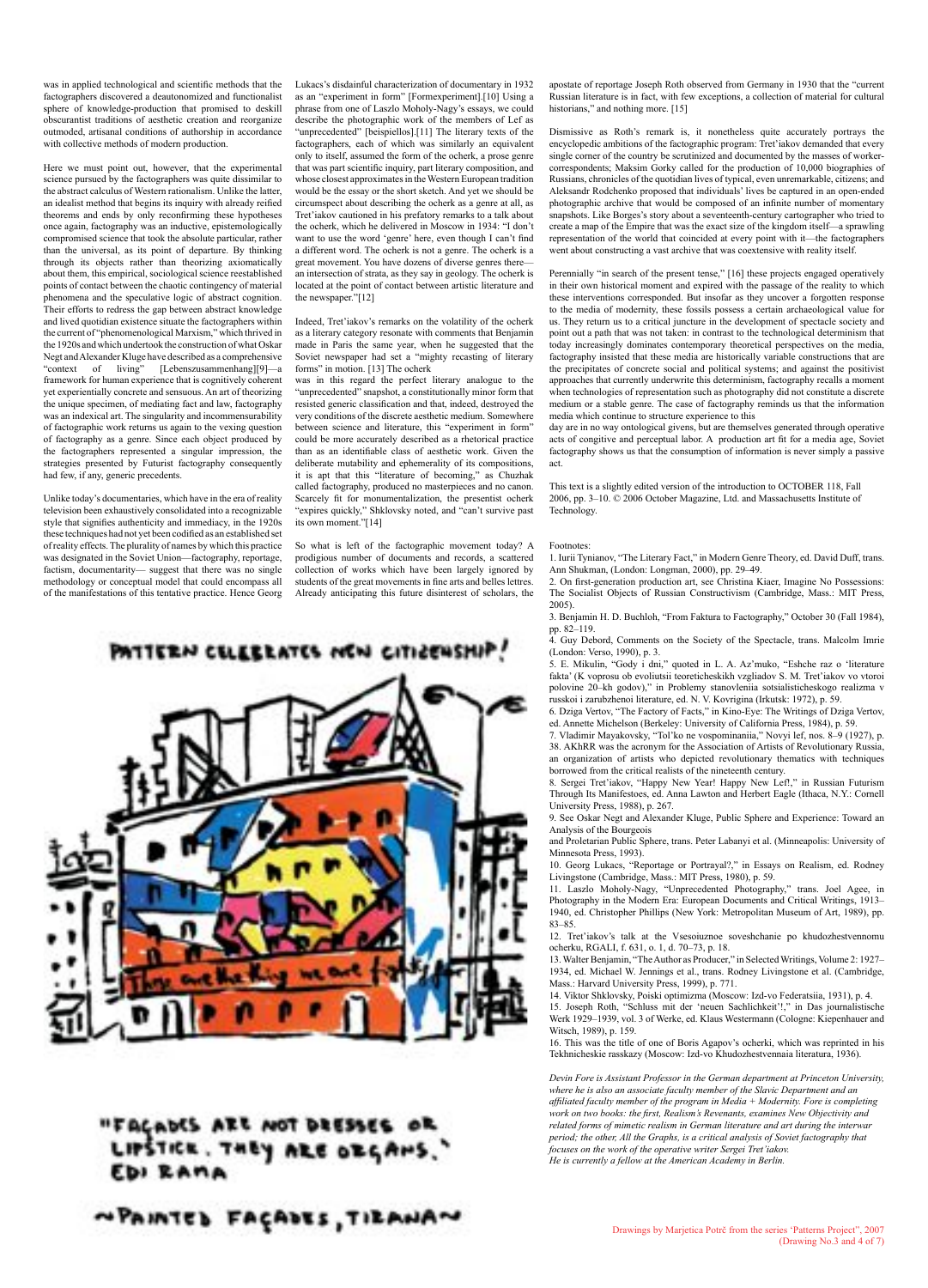## Authors of this issue: Marjetica Potrc | Alexey Penzin & Dmitry Vilensky | Igor Chubarov | Lolita Jablonskiene | John Roberts | Devin Fore | David Riff | Keti Chukhrov

This issue of "Chto delat" is published on the occasion of the exhibition project realised by Chto Delat workgroup 'Plug In #51: Activist Club' at the Van Abbemuseum, Eindhoven VanabbemuSeum

Editor of the issue: Dmitry Vilensky /// lay-out: DV & Tsaplya /// translations: (Russian - English): Thomas Campbell

1.

When we ask "what is the use of art?" today, it immediately sounds like an admission of ontological guilt. Aesthetic enjoyment, still the use of art par excellence, is nowhere to be found, at least not in its messianic form. Art is generalized into production and now works on a much more modest scale; sometimes it makes people think, sometimes it makes them smile, sometimes it makes them ask the right questions, and that's all we should aim for, right?

Wrong. Because it gets much worse. Since the early 20th century, it has been clear that the commodity *really* is in the process of subsuming everyday life, and this was generally understood as a challenge to the use of art from two different sides. On the one hand, you had the radical leveling of all art through the commodity form. Money, the great matchmaker, is indifferent to art's many uses. In the mute world of commodities, where all human labor is equal, the singularity of aesthetic experience makes no particular difference; all artworks mirror one another. This is why it becomes possible to use a Rembrandt as an ironing board. Art is something you bump into while you're thinking about money. That produced the strange non-objectivity or emptiness at the very heart of all the things we perversely love. Art becomes a foreign entity that leaves us - its producers - non-objective, bereft of the very skin on our backs. All we can do is mime this non-objectivity, reproducing an aura of wry disengagement and haughty uselessness.

On the other hand, the rationalization of industrial production - be it in order to reestablish and heighten revenue in an age of imperial crisis or to modernize and lethally disambiguate unevenly developed mixed economies - created an economic and social demand for new experimental uses of mimetic and aesthetic functions that art traditionally limited to the studio and the salon. Art was to generalize aesthetic enjoyment, making itself truly useful in all fields, and redefining the very terms of use in the process. The point was not to turn a Rembrandt into an ironing board, but to create ironing board that could be just as aesthetically meaningful as a Rembrandt, thus redefining ironing as an aesthetic activity, freeing it from the drudgery of reproduction, and unleashing the productive force of the universalized creativity of human species-being. That would be a facto-graphic creativity: it would tell its own story as a concrete reality, reconstituting a new objectivity with plenty of room for contradiction. But the messianism of this idea backred; it became accomplice to the cataclysmic implementation of Fordism, and created the sites of its post-Fordist reload. And by now, it is fetishized as the peculiar (and often highly contradictory) "consciousness" or "spirit" of the avant-garde, as far from us as the art of ancient Greece.

Take, for example, the theory of the "comrade thing," any artstudent's ideal companion. The theory of the comrade thing, as articulated in the period immediately following laboratory constructivism, projected a subject-object whose use is not self-cannibalism (as Marx describes consumption under the regime of private property in his early texts), but mutual use, nonalienated utility that produces only one thing, namely truth. Today's comrade-thing, at least potentially, is the personal computer, a multifunctional object that goes well beyond anything the boldest communist futurists ever imagined (and that is including Khlebnikov's "world radio")

It is not techno-messianism to realize that the computer is a gateway to any number of texts, textures, and forms, reproductions that we must enjoy in search of their lost original, and not just a production site in the post-Fordist panopticum. Our comrade-thing allows us to have

Usually, the availability of this legacy represents that possibility of contemplation and genuine aesthetic enjoyment in the midst of the endless workday. It expresses the idea that Rembrandt need not be an ironing board, but can simply be Rembrandt, even in the age of digital reproduction. But there is nothing contemplative about teaching ourselves how to look at such paintings; we inevitably use the optics of the reciprocal readymade to brush history against the grain. It is here that we discover an "aesthetic of resistance" beyond contemplation; we see that all art tells not only the heroic story of money and power, but always also contains an unconscious communism, a self-idenity of the senses, an emancipative experience that carries down through its conflicted folds.

There is another problem. Actually, contemporary art has not killed but heightened all the avant-grade's contradictions. Art is more useful than ever, *though not to us*. The culture industry produces unpreceded amounts of fast moving ideological commodities, in part by co-opting armies of critical-minded, quasi-politicized amateurs, and introducing them to an endless workday of the professional audience. Audiences flood to biennials to gain new subjectivity-sensuality-responsibility (these are the key services we provide) that they then reproduce on a lower level. This is the new Proletkult, but one biopolitically advantageous to the elite. It resubsumes any political resistance and forges a new experimental ethic or spirit for white collar workers. Strangely enough, aesthetic enjoyment - as I said, the use of art par excellence - is key to this "creative" neo-Stakhanovite identity because it insists that there is, in the endless workday, still a space for contemplation and that this contemplation is somehow productive (perhaps precisely because it is the last bastion of political being). This space for contemplation within the endless workday is then frozen, taken out of use, and marked up as an object for the elite, to be recycled as a glamorous backdrop for the VIP lounge. And that is contemporary art, always a small catastrophe. This hopefully still makes us ask: what is going on here? How did it come to this? How can we fight against this negativity? Which useful definition of art could we design? Must we abandon the idea of aesthetic enjoyment once and for all, or must we, on the contrary reclaim it?

### 2.

One way to resist the idea of art's uselessness is to understand that WE are all productivists, factographers, muralists, biographers of things and worker-correspondents. We are living in an age of the total internalization of the production line, its domestication in the home-office, where we work day and night without stopping. And that does not just mean that we are working with instruments captured from communists in a bourgeois factory (that is always the case), but that we have at our disposal a toolbox that we can reclaim with a minimum of effort.

phone sex with lovers even if they are very far away. It allows us to reproduce endlessly, and, when we are done, to consume lofi copies of Hollywood movies and sitcoms. The world of Google, Skype, and Wikipedia is not just a tool, but actually allows us to inhale massive doses of culture, providing unprecedented levels of access to classics that were previously guarded jealously as part of the ruling class' victory parade. The paradox is that the elite is busy with contemporary art, for which it reclaims a status of auratic singularity, a secular cult status fixed to one place and one time. Even for professionals, access to this generalized, neverchanging "new" is always limited. But the classics are just out there online, requiring a minimum effort to be found and cracked. This extends far beyond the avant-garde, and includes the entire history of art, including the disputed legacy of realism.

We see this weak messianism as a material force because we realize that mimesis, even in a state of slavery, cannot help but tell the truth about itself and the contradictions of its time, and that this helpless urge to tell the truth can be brought to consciousness. It is this coming to consciousness that seems so politically important today; the object of our critique comes back into focus, and the political mimesis of criticality - otherwise generalized, blurred, and romantic - moves from the abstract to the concrete. This is the moment when art once again becomes useful, no longer just a mimetic resonator, but as a medium for truth in its sensual form.

*David Riff - art critc, translator, writer, founding member of Chto Delat workgroup, lives in Moscow* 

## IT HAS HATPENED BEFORE, WHAT IS SHOWN IN TIRANA TODAY WAS ALSO REALIZED IN EARLY MODERNIST INTERIORS.



# "LET'S PERSONALIZE MODERNIS! LE CORBUSIER ON HIS MURAL EILEEN GRAY'S E-1027 I PAINTED INTERIOR, E - 1027~

# David Riff /// when art once again becomes useful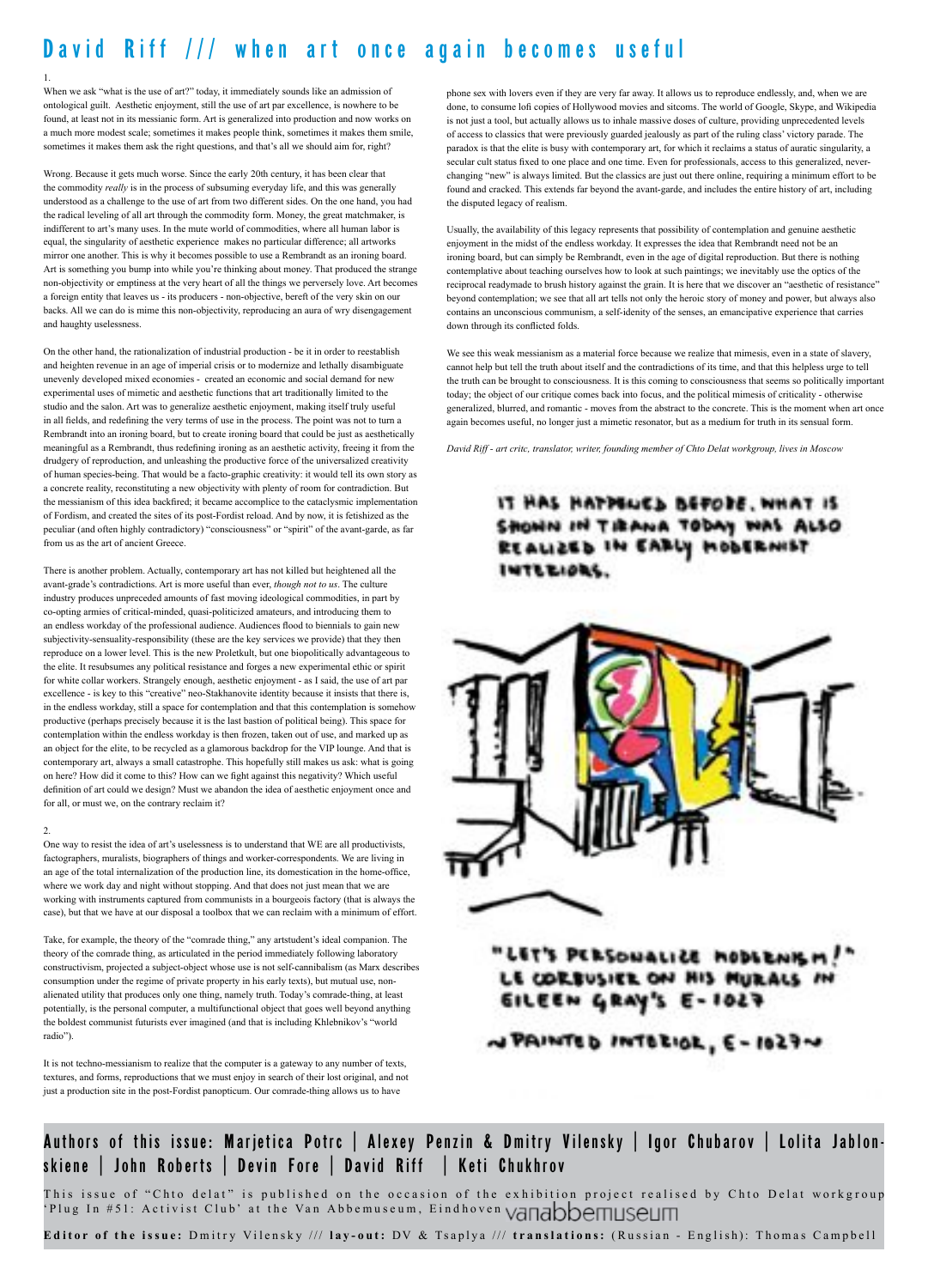**инфо и другие тексты на сайте | see more texts** at www.chtodelat.org >>> chtodelat online journal /// contact: info@chtodelat.org / dmvilen@gmail.com

## **many thanks to:** all the artists, authors, translators and friends who supported this publication.

the graphics of this issue is made by Marjetica Potrč and is part of the series: 'The Future is Now", 2005 (series of 10 drawings, each 21 x 29,7cm, Ink on paper) Collection of Gary L. Wasserman, Naples, Florida; "Pattern Protects", 2007 (7 drawings 21 x 29,7cm, Ink on paper) and "Homo Ludens", 2008 (7 drawings 21 x 29,7cm, Ink on paper). Courtesy the artist and Galerie Nordenhake, Berlin/Stockholm

**Платформа «Что Делать?»** - это проект, создающий пространство взаимодействия между теорией, искусством и активизмом. Работа платформы осуществляется через сеть коллективных инициатив.



Founded in early 2003 in Petersburg, **the platform "Chto delat?"** is a collective initiative that is aimed at creation and developing a dialogue between theory, art, and activism and about the place of art and poetics in this process.

# Keti Chukhrov /// On the Use and Harm of Art for Life

In the twenty-first century, each of these vectors seems to have run its course. Why? Because in the near future we will be more and more often confronted with the retreat of art from the places we traditionally have found it—concert halls, museums, theaters, galleries, etc.—and its reappearance in arbitrary, unpredictable places.

It is a commonplace that art is useless, that art is not utilitarian. This is in fact the case. However, art's antiutilitarianism often implies elitism, while, on the contrary, the resistance to elitism often results in the instrumentalization of art, in the application of its idioms towards one or another practical end.

Many cultural and intellectual figures accuse succeeding generations of a lack of culture and memory. This, no doubt, is quite often the case. But if we take a closer look at these "omniscient" devotees of culture and art, we will discover their flagrant cultural and artistic ignorance—of course, that is, if we hold art and culture to be a history of humanity's

In the former case, art turns into a sacred institution for the chosen few. In the latter, it functions as a form of social therapy or cultural production.

This means it will no longer be necessary to report back to the high priests of various artistic guilds and, therefore, to present oneself in those representative places where legitimation in literature, music, theater, and art is conferred.

I have no wish to affirm that one should know and remember everything. It is just that, if this is impossible, then we should not pass off the machinery of cultural circulation for memory. There is the domain of culture; there are scholarly studies that expand the archive. But there is no such thing as universal cultural memory. This is because memory belongs to the individual, and the individual will remember mainly what she finds meaningful, whether that is Dante, Shakespeare, the Wanderers or Ferdowsi's *Shāhnāmeh*. And that is why culture is not universal. Its archive is enormous, but it remains captive to particulars.



"IT'S NOT ABOUT MODERNISM, IT'S ABOUT US !" TIRANA RESIDENT

"I NAKE INSELF DIFFERENT FROM ANIMALS **MINTING PA** ON MY BOD

creative breakthroughs, not narrow professional mastery. We will find that musicians know nothing of contemporary art; that contemporary artists have no clue about the history of music or the history of painting; that writers are unacquainted with philosophy, while philosophers have no faith that real art continues to be made. (This is not to mention so-called professional writers, composers, artists, and actors. These Neanderthals are in need not only of education, but also of medical treatment.)

In other words, there is no scholar, historian or critic of art who knows art in general, as a totality. Such figures as Hegel, Benjamin, and Adorno aspired to this kind of knowledge, but even they had their limitations. For example, Hegel and Benjamin had little understanding of music, while Adorno in all likelihood had a poor grasp of photography, cinema, and the contemporary art scene.

The miracle is that art has access to this kind of universality. Unlike culture, art has the potential to seize all potentialities. Because it takes for granted the existence of many different expressive idioms, it is greater than and superior to these idioms. It is entirely possible that art has now reached the stage of emancipation from the fetters of genre and craft. But I don't at all have in mind a *Gesamtkunstwerk*.

Deleuze and Guattari gave a precise description of this universal potential in *Anti-Oedipus*: *[P]ure positive multiplicities where everything is possible, without exclusiveness or negation, syntheses operating without a plan, where the connections are transverse, the disjunctions included, the conjunctions polyvocal, indifferent to their underlying support, since this matter that serves them precisely*  as a support receives no specificity from any structural or personal unity, but appears as the body without organs that fills the space each time an intensity fills *it; signs of desire that compose a signifying chain but that are not themselves signifying, and do not answer to the rules of a linguistic game of chess, but instead to the lottery drawings that sometimes cause a word to be chosen, sometimes a design, sometimes a thing or a piece of a thing.* Such is their immanent analysis of the creative process.

This is exactly how it is: creative inspiration is a lottery in which one thing, and then another pops out, for everything is given. Everything is given to everyone. Art is not situated in genre, method, artwork or the consciousness of a particular "artist," but in the space between everything and everyone. The selection will no longer be made the way we traditionally imagine it—via the construction of the artistic product from a combination of the conceptual, the aesthetically beautiful, the politically problematic, the personally lyrical, the stylistically fine-tuned, and (most important) the generically determinate. This is when poetry can consist only of verbal components and cannot intermingle with song or cinema; when sculpture must not recombine dynamically with elements of choreography or actionism; when dance cannot be a concept, and video cannot be combined with acting, etc.

No. The choice will be made in the artistic mode of human beings, in that way and to that degree that it is potentially open to each individual, and to the extent to which previously incompatible things and signs—images, sounds, video recordings, speech, reflections, acting, song—can be accommodated within this choice.

Professional communities and institutions of success and careerist accumulation, which stifle the possibility of creative risk and experiment, obstruct the recognition of this reality. The role of such a stifling "guild" is often played by the presumption that a strictly observed continuity of artistic experience exists—who inherits what from whom. We need to forget all these fantasies. There is no need to toss anyone or anything from the steamship of contemporaneity. We simply need to understand that everything is given to everyone. Otherwise, the existence of life on earth has no meaning.

And the history of culture is not a universal given, but merely a barrier erected to keep out all these masses. For it is this defensive scab that either profanes all the great art produced before our time by calling for a postmodernist mingling of the intensive, the heroic, the half-baked, and the petit-bourgeois; or, on the contrary, turns the history of art into a moribund archive and a mausoleum. For art, these conservative institutions and positions are the same thing as the institution of monarchy for a society. Warhol, Beuys, Guy Debord and the Situationists—to different degrees, under different conditions, and, perhaps, operating with different (not always compatible) worldviews—already foresaw the potential of art's universal openness. (Beuys, for example, had the ontological and political openness of art in mind when he said that anyone could be an artist. He likewise proved the world's variety and difference could penetrate the work of art.) However, their prophecies were quickly overturned by the valorizing gestures of contemporary art, and hence all these aspirations reappeared as the selfrepresentation of an exclusive individuality.

Nowadays, despite the sheer number of cultural institutions, the quantity of artistic potentials that can be thought within them is quite meager.

Therefore, of course, while we have to use the funds and capacities of these institutions, we should not do so at the price of losing a multiple perspective on the world and castrating unpredictable creative processes, the possibilities and multiplicities in whose absence art becomes barren. We have entered open waters. Full steam ahead.

# ---**NASHANINKAS MEET THEIR WEST** BALKAN ALLIES~

*Keti Chukhrov is a poet, philosopher, and art critic. She lives in Moscow.* 

Drawings by Marjetica Potrč from the series 'Patterns Project", 2007 (Drawing No.6 and  $7$  of  $7$ )

> **Printing:**  Dijkman Offset, Diemen